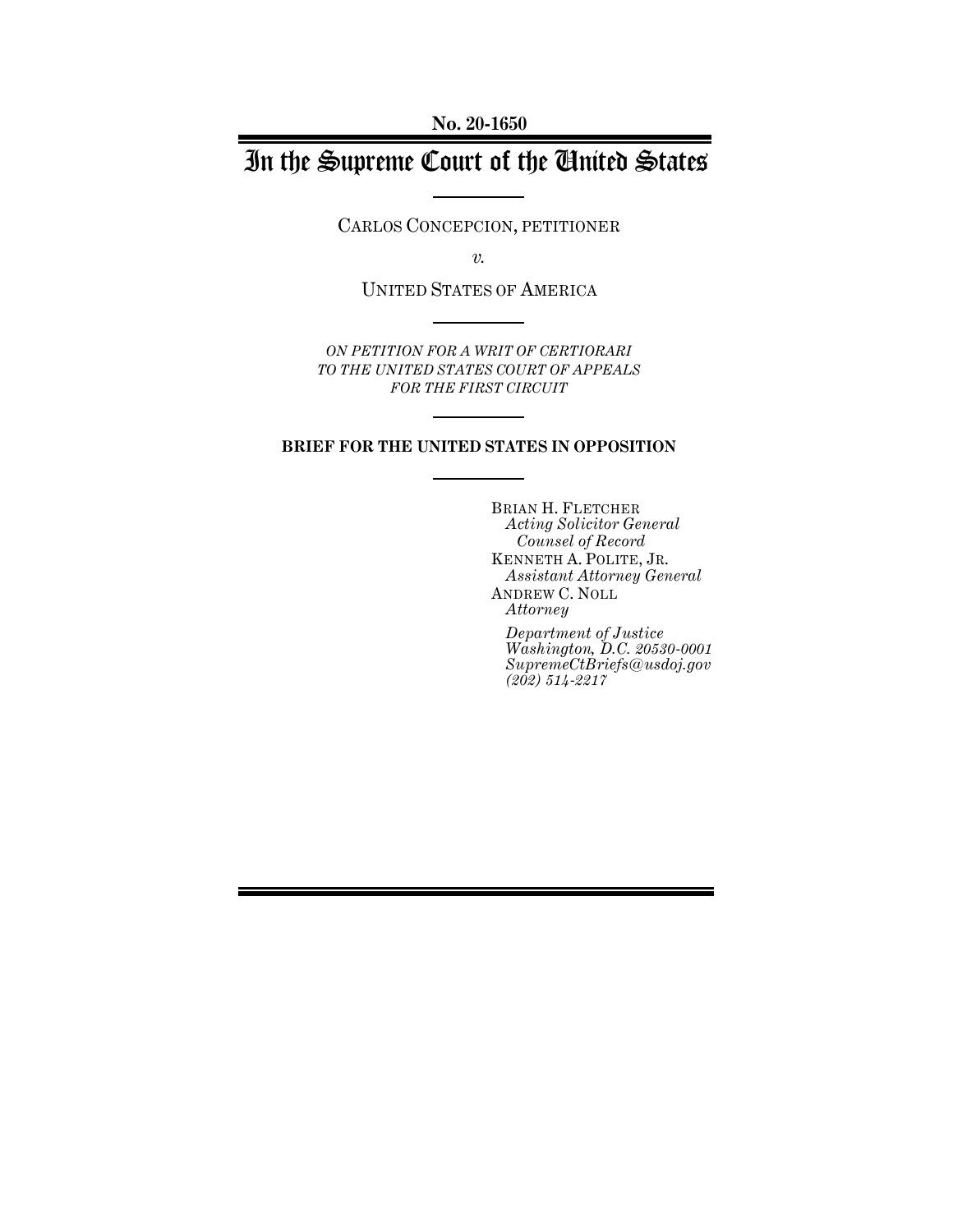### **QUESTION PRESENTED**

Whether the district court was required to consider all legal and factual developments since the defendant's original sentencing—whether or not related to the Fair Sentencing Act of 2010, Pub. L. No. 111-220, 124 Stat. 2372—in connection with his motion for a reduced sentence under Section 404 of the First Step Act of 2018, Pub. L. No. 115-391, 132 Stat. 5222.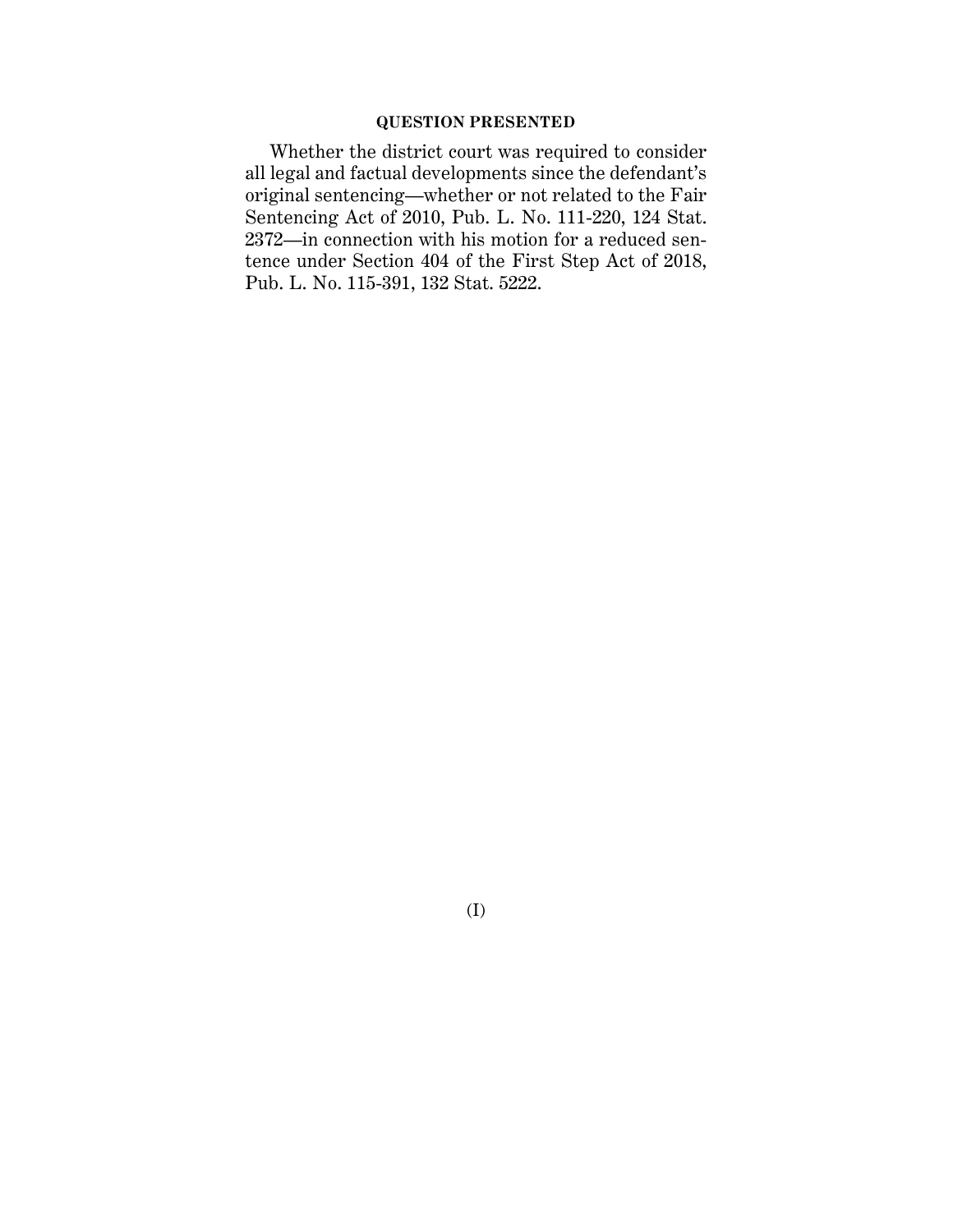### **ADDITIONAL RELATED PROCEEDINGS**

United States District Court (D. Mass.):

- *Concepcion* v. *United States*, No. 11-cv-10172 (Feb. 3, 2011)
- *Concepcion* v. *United States*, No. 16-cv-11577 (Aug. 30, 2016)

United States Court of Appeals (1st Cir.):

- *United States* v. *Concepcion*, No. 09-1691 (Dec. 30, 2009)
- *Concepcion* v. *United States*, No. 16-2209 (Apr. 27, 2017)

*Concepcion* v. *United States*, No. 17-1637 (July 31, 2017)

(II)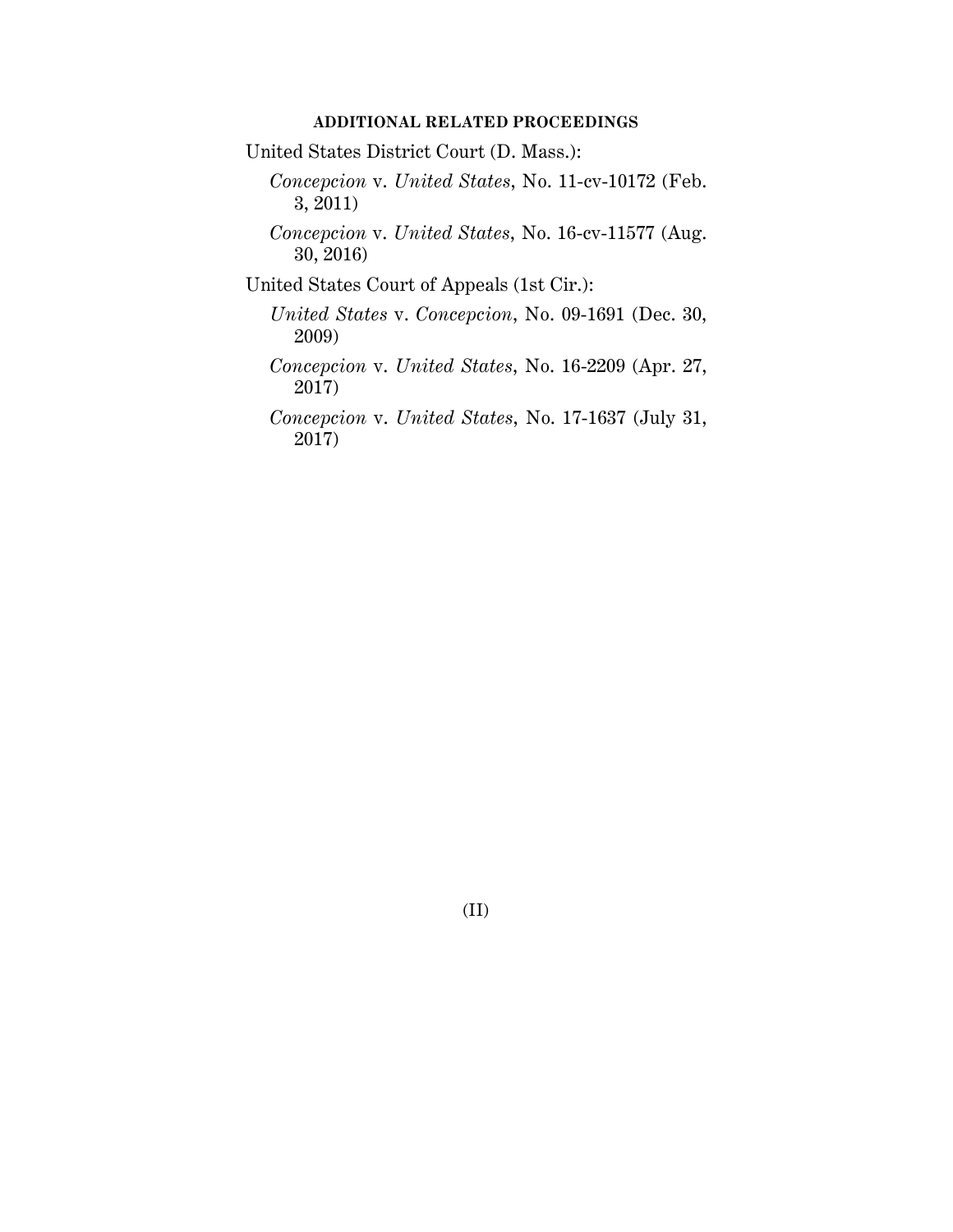### **TABLE OF CONTENTS**

Page

## **TABLE OF AUTHORITIES**

## Cases:

| Dean v. United States, 137 S. Ct. 1170 (2017)  16               |
|-----------------------------------------------------------------|
| <i>Deruise v. United States, No. 20-6953 (June 21, 2021) 11</i> |
| Dillon v. United States, 560 U.S. 817                           |
|                                                                 |
|                                                                 |
| <i>Harris v. United States, No. 20-6832 (June 14, 2021)  11</i> |
|                                                                 |
| <i>Kelley v. United States, No. 20-7474 (June 28, 2021)  11</i> |
| United States v. Brewer, 836 Fed. Appx. 468                     |
|                                                                 |
| United States v. Brown, 974 F.3d 1137                           |
|                                                                 |
| United States v. Chambers, 956 F.3d 667                         |
|                                                                 |
| United States v. Crooks, 997 F.3d 1273                          |
|                                                                 |
| United States v. Denson, 963 F.3d 1080                          |
|                                                                 |
| United States v. Easter, 975 F.3d 318 (3d Cir. 2020) 14, 22     |
| United States v. Fowowe, 1 F.4th 522 (7th Cir.                  |
|                                                                 |

## (III)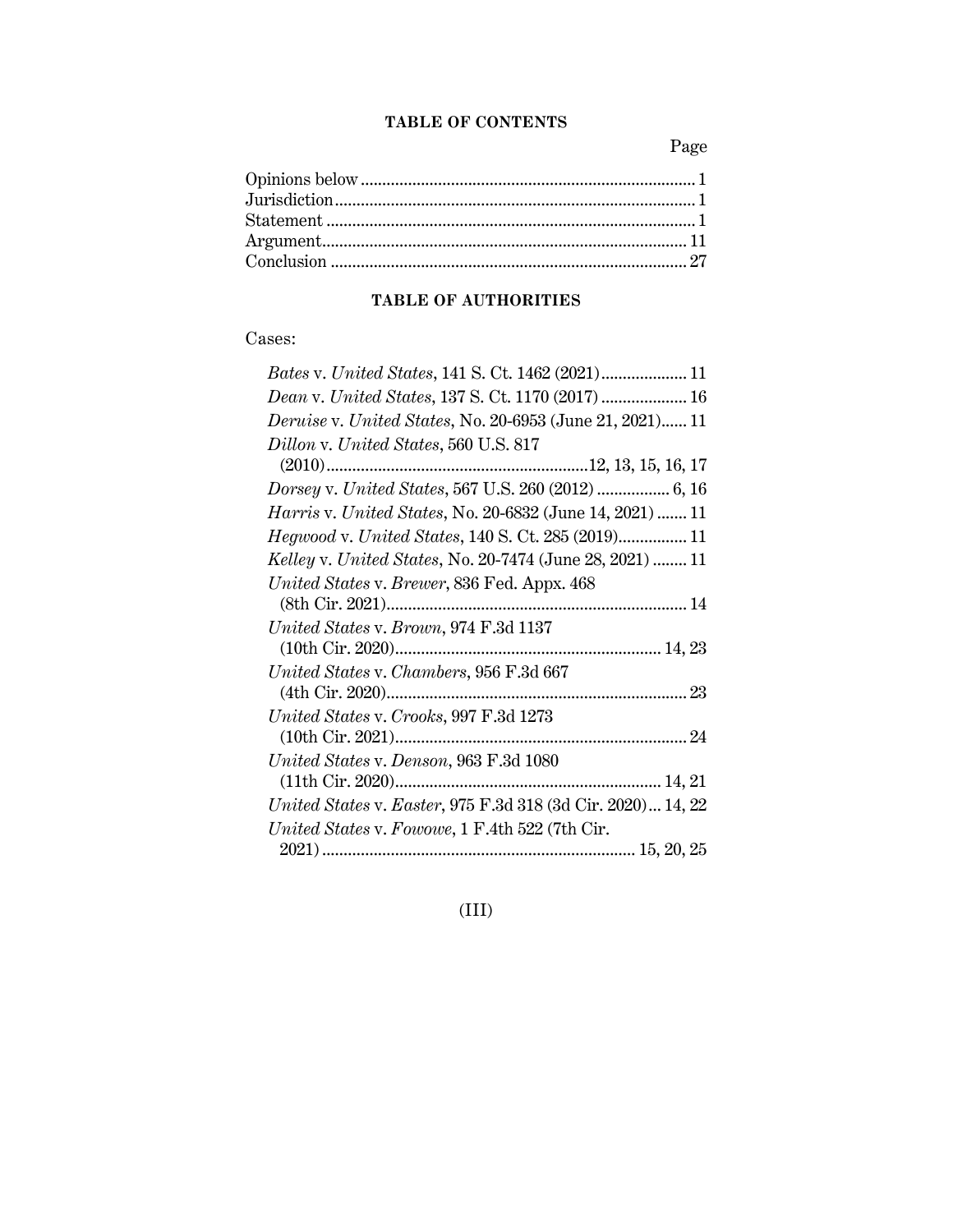| Cases—Continued:                                                                                               | Page |
|----------------------------------------------------------------------------------------------------------------|------|
| United States v. Harris, 960 F.3d 1103<br>(8th Cir. 2020), cert. denied, 141 S. Ct. 1438 (2021) 20             |      |
| United States v. Hegwood, 934 F.3d 414<br>(5th Cir.), cert. denied, 140 S. Ct. 285 (2019)  14, 20              |      |
| United States v. Hudson, 967 F.3d 605                                                                          |      |
| United States v. Jackson, 945 F.3d 315                                                                         |      |
| (5th Cir. 2019), cert. denied, 140 S. Ct. 2699 (2020) 21                                                       |      |
| United States v. Kelley, 962 F.3d 470 (9th Cir. 2020),<br>cert. denied, No. 20-7474 (June 28, 2021) 14, 16, 21 |      |
| United States v. Lancaster, 997 F.3d 171                                                                       |      |
| United States v. Lawrence, 1 F.4th 40                                                                          |      |
| United States v. Maxwell, 991 F.3d 685                                                                         |      |
|                                                                                                                |      |
| United States v. Moore, 975 F.3d 84                                                                            |      |
| United States v. Murphy, 998 F.3d 549                                                                          |      |
| United States v. Robinson, 980 F.3d 454                                                                        |      |
| United States v. Sims, 824 Fed. Appx. 739                                                                      |      |
|                                                                                                                |      |
| United States v. Smith, 958 F.3d 494 (6th Cir.),                                                               |      |
| United States v. Tavares, 843 F.3d 1 (1st Cir. 2016)  26                                                       |      |
| United States v. White, 984 F.3d 76 (D.C. Cir. 2020)  24                                                       |      |
| United States v. Wirsing, 943 F.3d 175                                                                         |      |
| Wisniewski v. United States, 353 U.S. 901 (1957)  24                                                           |      |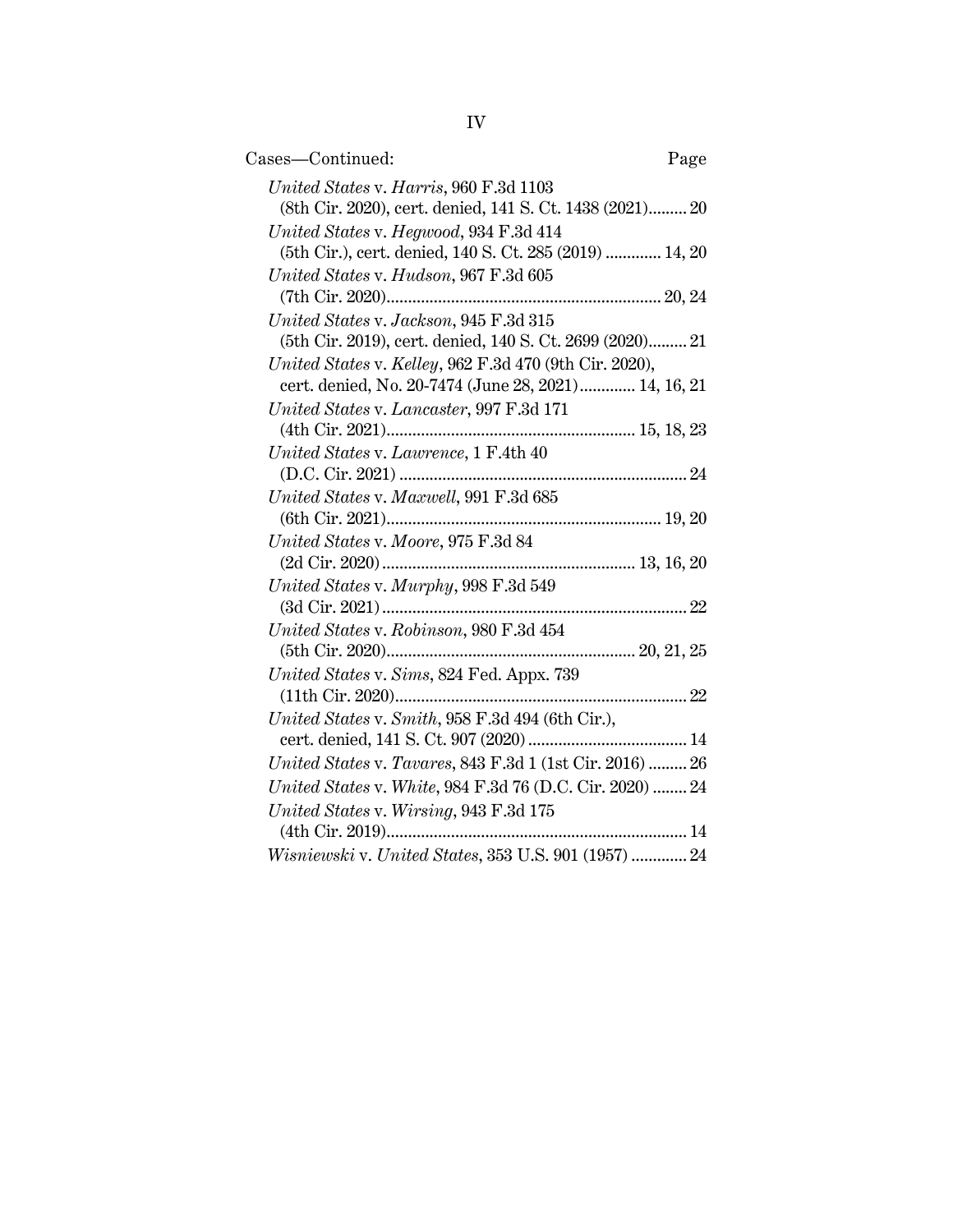| Statutes and guidelines:<br>Page                  |
|---------------------------------------------------|
| Fair Sentencing Act of 2010, Pub. L. No. 111-220, |
|                                                   |
|                                                   |
|                                                   |
|                                                   |
| First Step Act of 2018, Pub. L. No. 115-391,      |
|                                                   |
|                                                   |
|                                                   |
|                                                   |
|                                                   |
|                                                   |
|                                                   |
|                                                   |
|                                                   |
|                                                   |
|                                                   |
|                                                   |
|                                                   |
|                                                   |
|                                                   |
|                                                   |
|                                                   |
|                                                   |
|                                                   |
|                                                   |
|                                                   |
|                                                   |
|                                                   |
| United States Sentencing Guidelines:              |
|                                                   |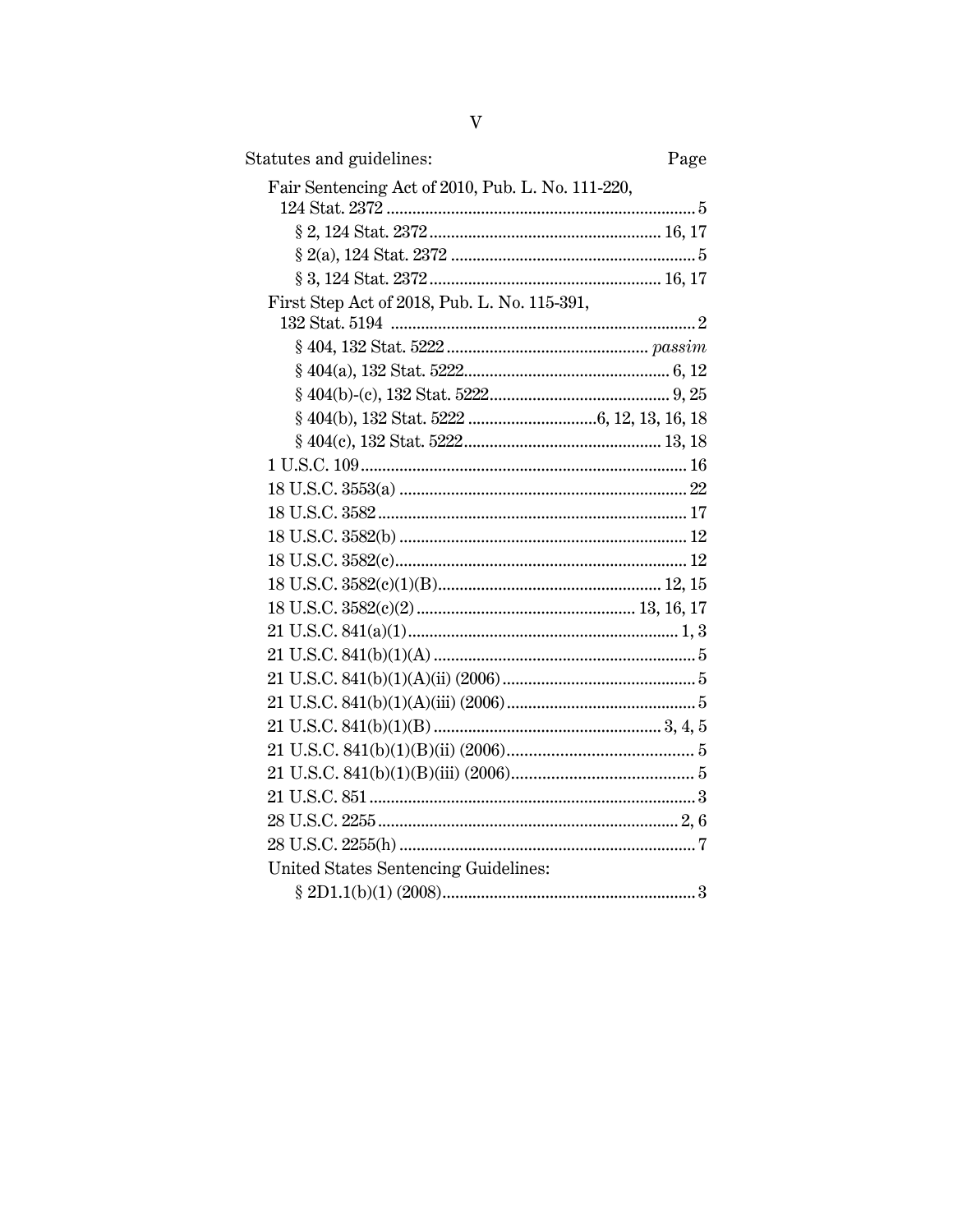| Guidelines-Continued: | Page |
|-----------------------|------|
|                       |      |
|                       |      |
|                       |      |
|                       |      |
|                       |      |
|                       |      |
|                       |      |
|                       |      |
|                       |      |
|                       |      |
|                       |      |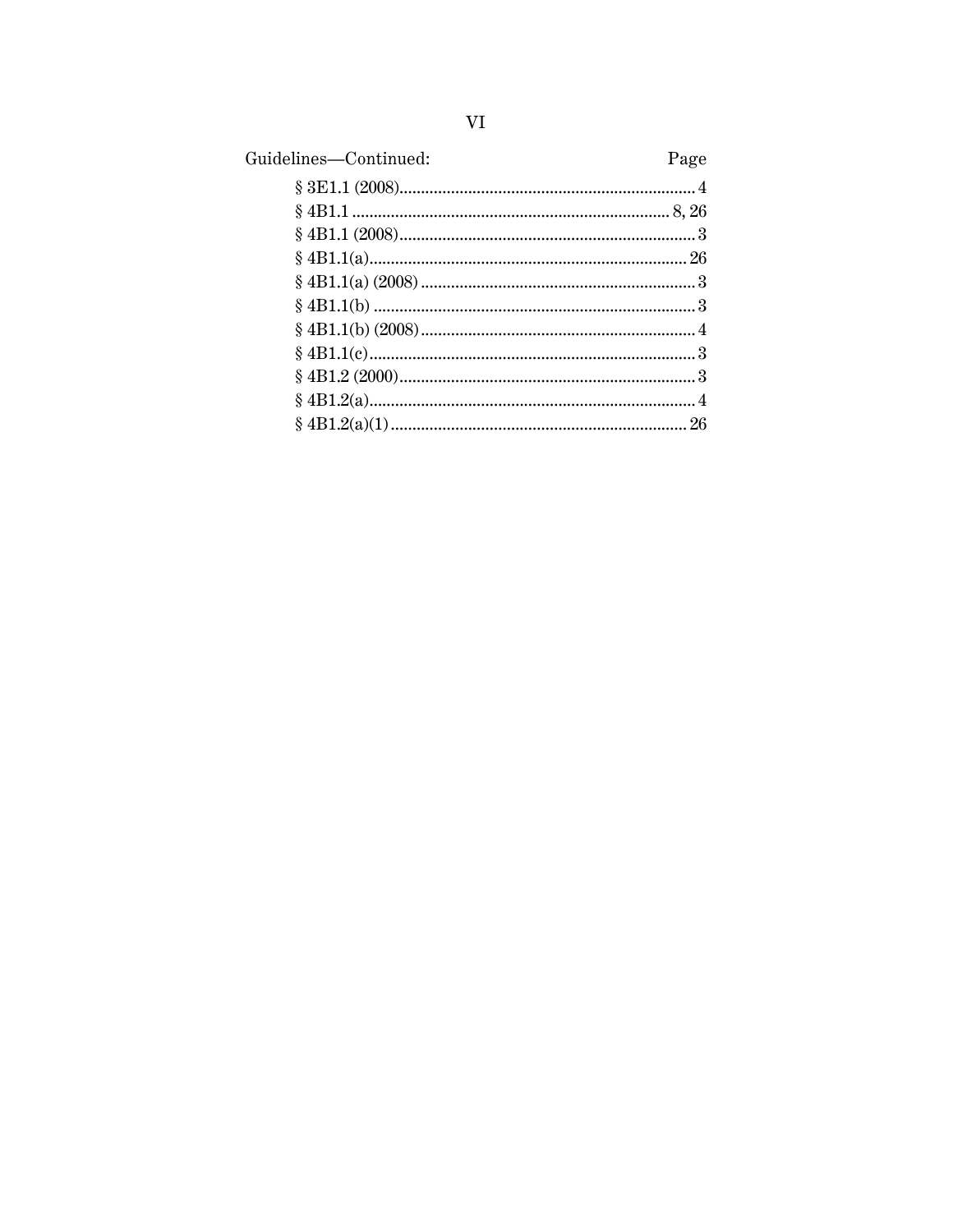## In the Supreme Court of the United States

No. 20-1650

CARLOS CONCEPCION, PETITIONER

*v.*

UNITED STATES OF AMERICA

*ON PETITION FOR A WRIT OF CERTIORARI TO THE UNITED STATES COURT OF APPEALS FOR THE FIRST CIRCUIT* 

#### **BRIEF FOR THE UNITED STATES IN OPPOSITION**

### **OPINIONS BELOW**

The opinion of the court of appeals (Pet. App. 1a-67a) is reported at 991 F.3d 279. The order of the district court (Pet. App. 68a-78a) is unreported.

### **JURISDICTION**

The judgment of the court of appeals was entered on March 15, 2021. The petition for a writ of certiorari was filed on May 24, 2021. The jurisdiction of this Court is invoked under 28 U.S.C. 1254(1).

### **STATEMENT**

Following a guilty plea in the United States District Court for the District of Massachusetts, petitioner was convicted on one count of possessing with intent to distribute at least five grams of a mixture and substance containing a detectable amount of cocaine base (crack cocaine), in violation of 21 U.S.C. 841(a)(1). Judgment 1.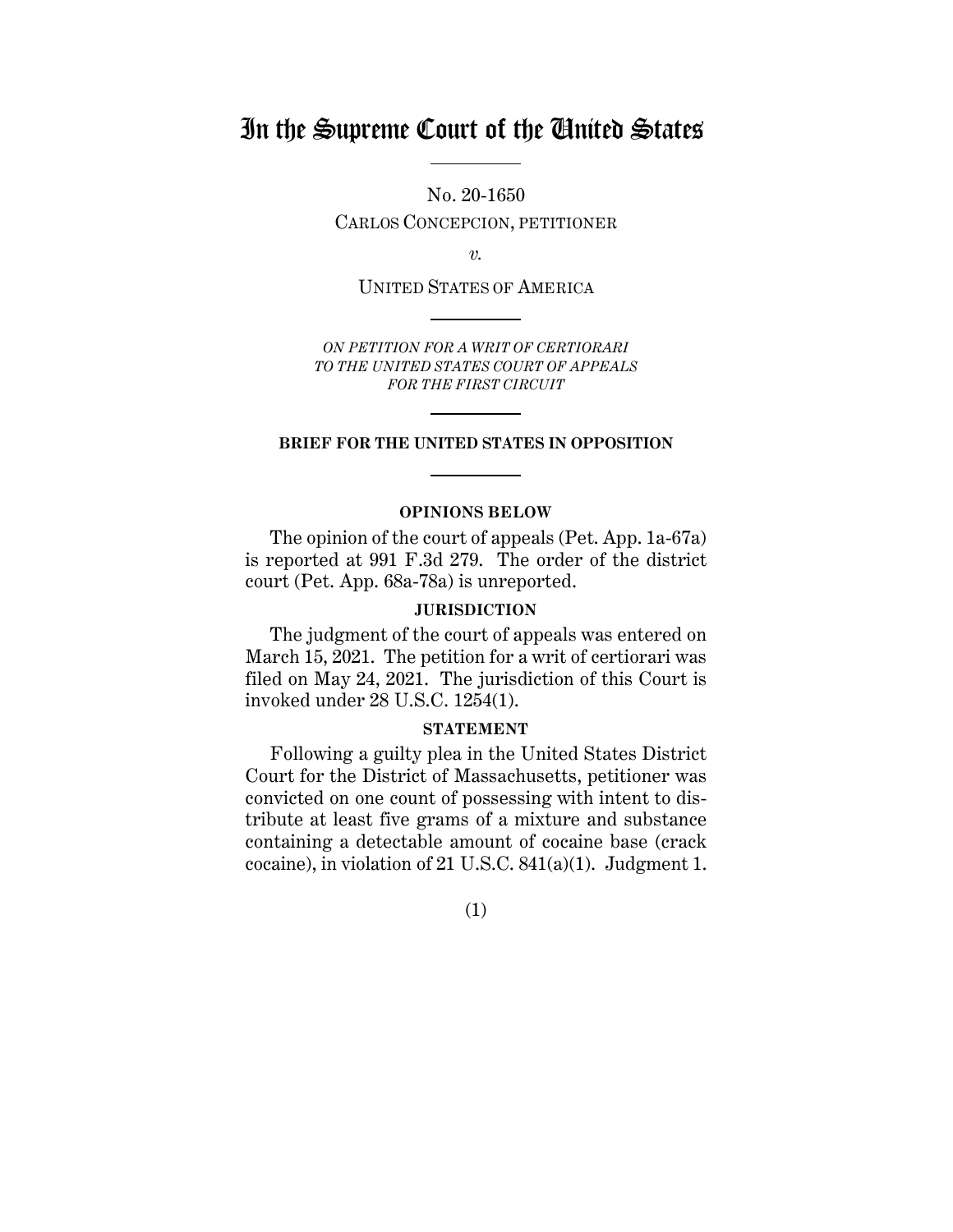The district court sentenced petitioner to 228 months of imprisonment, to be followed by eight years of supervised release. Judgment 2-3. The court of appeals summarily affirmed. 09-1691 C.A. Order (Dec. 30, 2009). Petitioner unsuccessfully sought collateral review of his sentence under 28 U.S.C. 2255 on three occasions. Following the enactment of the First Step Act of 2018 (First Step Act), Pub. L. No. 115-391, 132 Stat. 5194, petitioner moved for a sentence reduction under Section 404 of that Act. See Pet. App. 5a-6a. The district court denied the motion, see *id.* at 68a-78a, and the court of appeals affirmed, *id.* at 1a-67a.

1. In December 2006, the Drug Enforcement Administration (DEA) and the New Bedford, Massachusetts Police Department began investigating an individual known as "Papi" or "Big Papi"—later identified as petitioner—who was selling drugs in the New Bedford area. Presentence Investigation Report (PSR) ¶¶ 8-9. In January 2007, a cooperating witness made a controlled purchase of 13.7 grams of crack cocaine from petitioner. PSR ¶¶ 8, 21. The following month, an undercover DEA agent purchased 13.8 grams of crack cocaine from petitioner. PSR ¶¶ 10-17. A week after that, authorities arranged a third drug deal, during which petitioner was arrested. PSR ¶¶ 17-19. At the time of his arrest, petitioner had 61.5 grams of powder cocaine in his possession. PSR ¶ 19. During a subsequent search of petitioner's suspected residence, officers recovered an additional 124.84 grams of powder cocaine, scales, packaging material, over \$9000 in cash, two firearms, and ammunition. PSR ¶ 20.

A federal grand jury in the District of Massachusetts returned an indictment charging petitioner with one count of possessing with intent to distribute crack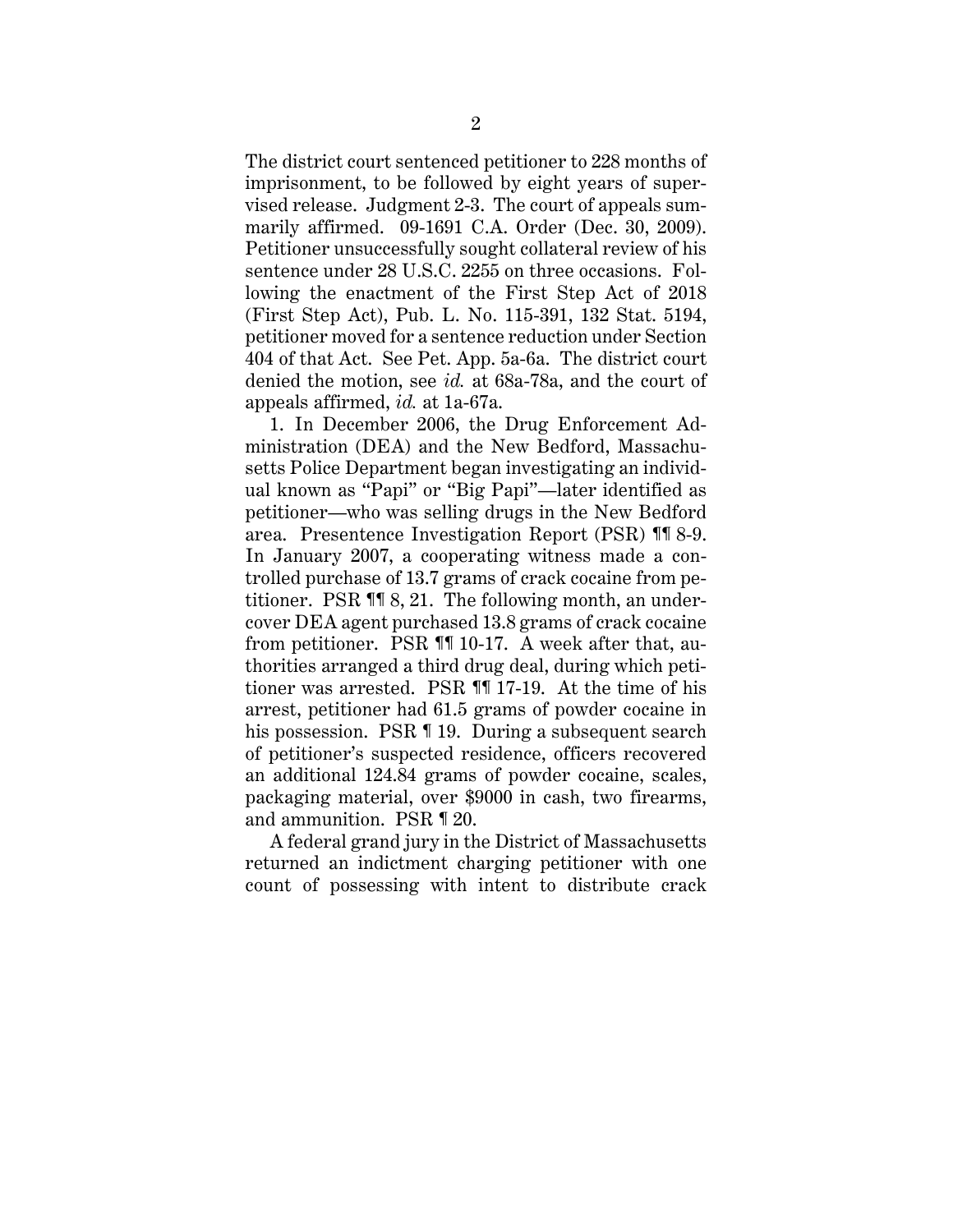cocaine, in violation 21 U.S.C.  $841(a)(1)$  and  $(b)(1)(B)$ . Indictment 1. The government subsequently filed an information pursuant to 21 U.S.C. 851, stating that petitioner had been previously convicted of drug offenses under Massachusetts law, and was therefore subject to enhanced penalties. D. Ct. Doc. 12 (June 27, 2007). Petitioner pleaded guilty. Pet. App. 4a.

Before sentencing, the Probation Office determined that petitioner was responsible for 27.5 grams of crack cocaine and 186.34 grams of powder cocaine, resulting in a base offense level of 26. PSR ¶¶ 29-32. Its presentence report also assigned petitioner a two-level enhancement under Sentencing Guidelines § 2D1.1(b)(1) (2008) for possessing a dangerous weapon. PSR ¶ 33. And it calculated a criminal history score of 11, resulting in a criminal history category of V. PSR ¶¶ 60-63.

The Probation Office further determined that petitioner qualified as a career offender under Sentencing Guidelines § 4B1.1 (2008). PSR ¶¶ 40-42, 64. Section 4B1.1(a) provided, and still provides, that a defendant is a "career offender," subject to an increased offense level, if

(1) the defendant was at least eighteen years old at the time the defendant committed the instant offense of conviction; (2) the instant offense of conviction is a felony that is either a crime of violence or a controlled substance offense; and (3) the defendant has at least two prior felony convictions of either a crime of violence or a controlled substance offense.

Sentencing Guidelines § 4B1.1(a) (2008); see *id.* § 4B1.1(b) and (c) (2008); see also Sentencing Guidelines § 4B1.1. Section 4B1.2 of the 2008 Sentencing Guidelines defined a predicate "crime of violence" to include (*inter alia*) an "offense under \* \* \* state law, punishable by imprison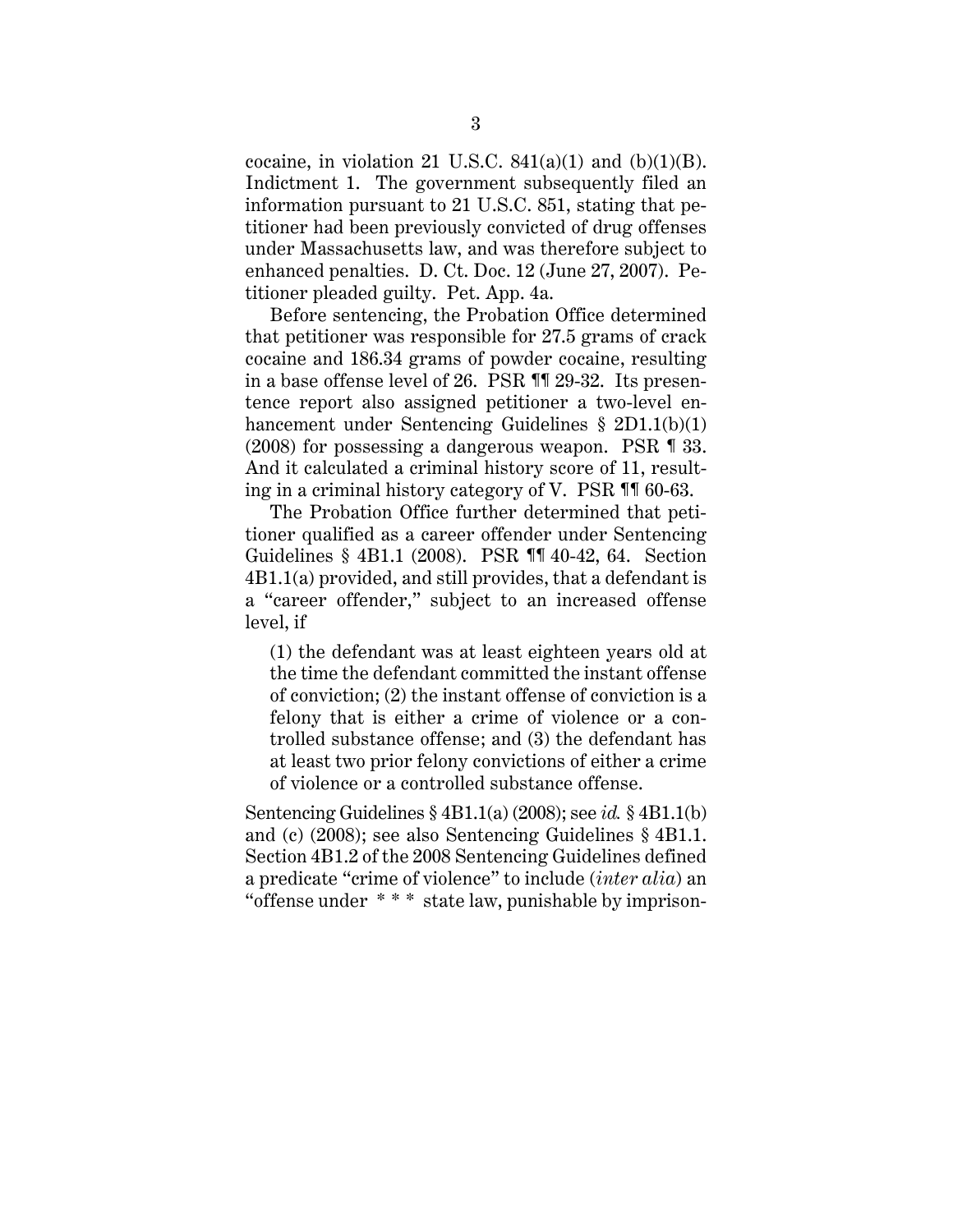ment for a term exceeding one year, that  $***$  has as an element the use, attempted use, or threatened use of physical force against the person of another" or "otherwise involves conduct that presents a serious potential risk of physical injury to another." *Id.* § 4B1.2(a) (2008). The Probation Office found that petitioner qualified as a career offender based on a previous Massachusetts conviction for possessing with intent to distribute cocaine; a Massachusetts conviction for armed carjacking; a Massachusetts conviction for armed robbery; a Massachusetts conviction for assault and battery with a dangerous weapon; and a Massachusetts conviction for distribution of crack cocaine. PSR ¶¶ 40, 64; see PSR ¶¶ 56, 57, 59.

Petitioner's career-offender classification increased his offense level to 37 pursuant to Sentencing Guidelines  $§$  4B1.1(b) (2008). PSR ¶ 41. After a three-level reduction for acceptance of responsibility under Sentencing Guidelines § 3E1.1 (2008), petitioner's total offense level was 34. PSR ¶¶ 38, 42. The Probation Office accordingly calculated an advisory guidelines range of 262 to 327 months of imprisonment. PSR ¶ 111. And based on the Section 851 information, the Probation Office determined that petitioner was subject to a statutory-minimum term of ten years' imprisonment and a maximum term of life imprisonment. PSR ¶ 110; see 21 U.S.C. 841(b)(1)(B).

At sentencing, the district court adopted the Probation Office's findings and calculations. Sent. Tr. 10-11. The court, however, varied downward from the advisory guidelines range and sentenced petitioner to 228 months imprisonment, to be followed by eight years of supervised release. *Id.* at 23; Judgment 2-3. The court of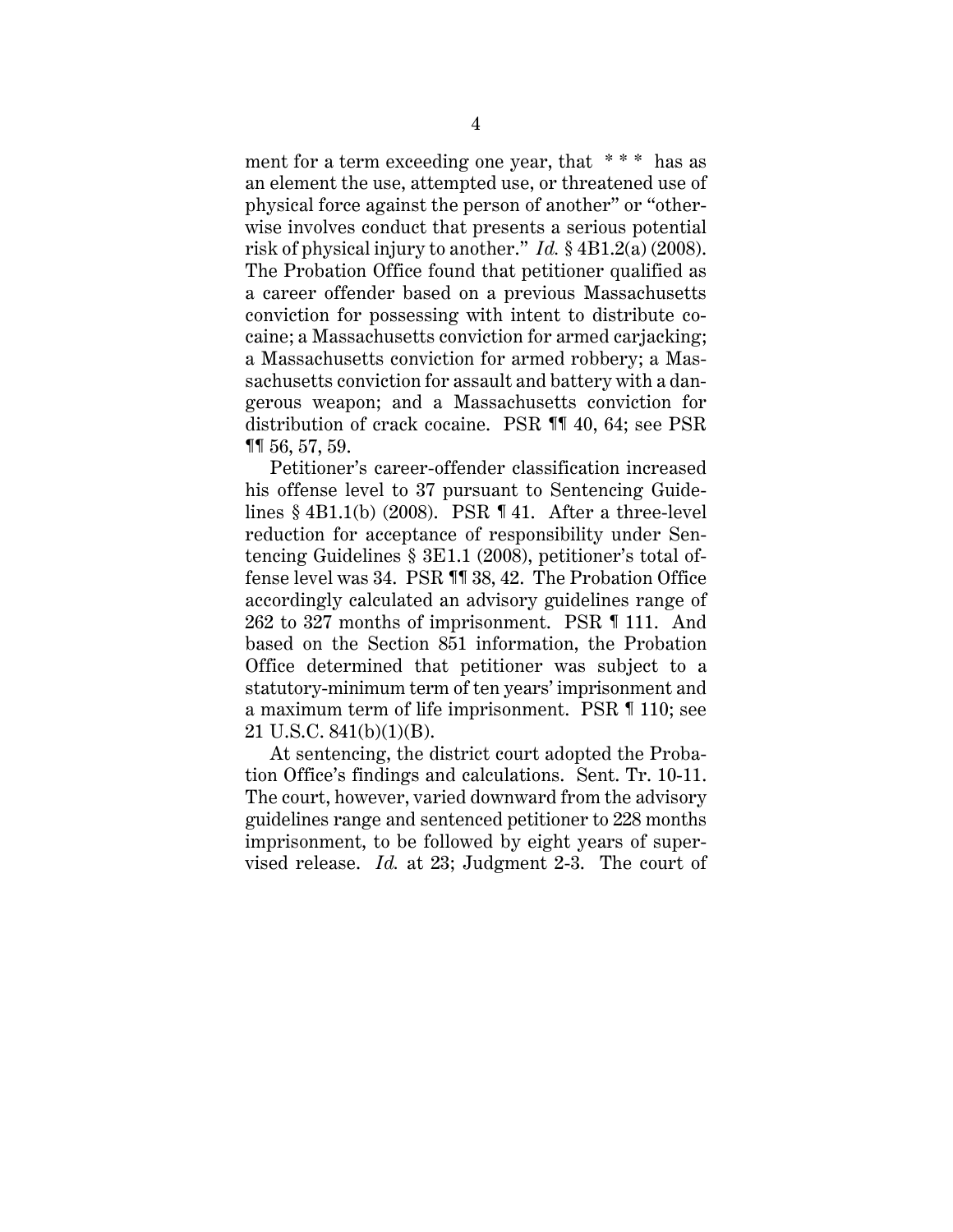appeals summarily affirmed in an unpublished order. 09-1691 C.A. Order (Dec. 30, 2009).

2. Congress subsequently enacted the Fair Sentencing Act of 2010 (Fair Sentencing Act), Pub. L. No. 111- 220, 124 Stat. 2372, which altered the statutory penalties for certain crack-cocaine offenses. Before those amendments, a non-recidivist defendant convicted of trafficking 50 grams or more of crack cocaine, without an enhancement for a resulting death or serious bodily injury, faced a minimum term of imprisonment of ten years, a maximum term of imprisonment of life, and a minimum supervised-release term of five years. 21 U.S.C. 841(b)(1)(A)(iii) (2006). A non-recidivist defendant convicted of trafficking five grams or more of crack cocaine, without an enhancement for a resulting death or serious bodily injury, faced a minimum term of imprisonment of five years, a maximum term of imprisonment of 40 years, and a minimum supervised-release term of four years. 21 U.S.C. 841(b)(1)(B)(iii) (2006). For powder-cocaine offenses, Congress had set the threshold amounts necessary to trigger the same penalties significantly higher. 21 U.S.C.  $841(b)(1)(A)(ii)$  and  $(B)(ii)$  (2006).

The Fair Sentencing Act reduced that disparity in the treatment of crack and powder cocaine by increasing the amount of crack cocaine necessary to trigger the penalties described above. Specifically, Section 2(a) of the Fair Sentencing Act increased the threshold quantities of crack cocaine necessary to trigger the statutory penalties set forth in 21 U.S.C.  $841(b)(1)(A)$  from 50 grams to 280 grams, and in 21 U.S.C.  $841(b)(1)(B)$  from five grams to 28 grams. 124 Stat. 2372. Those changes applied only to offenses for which a defendant was sentenced after the Fair Sentencing Act's effective date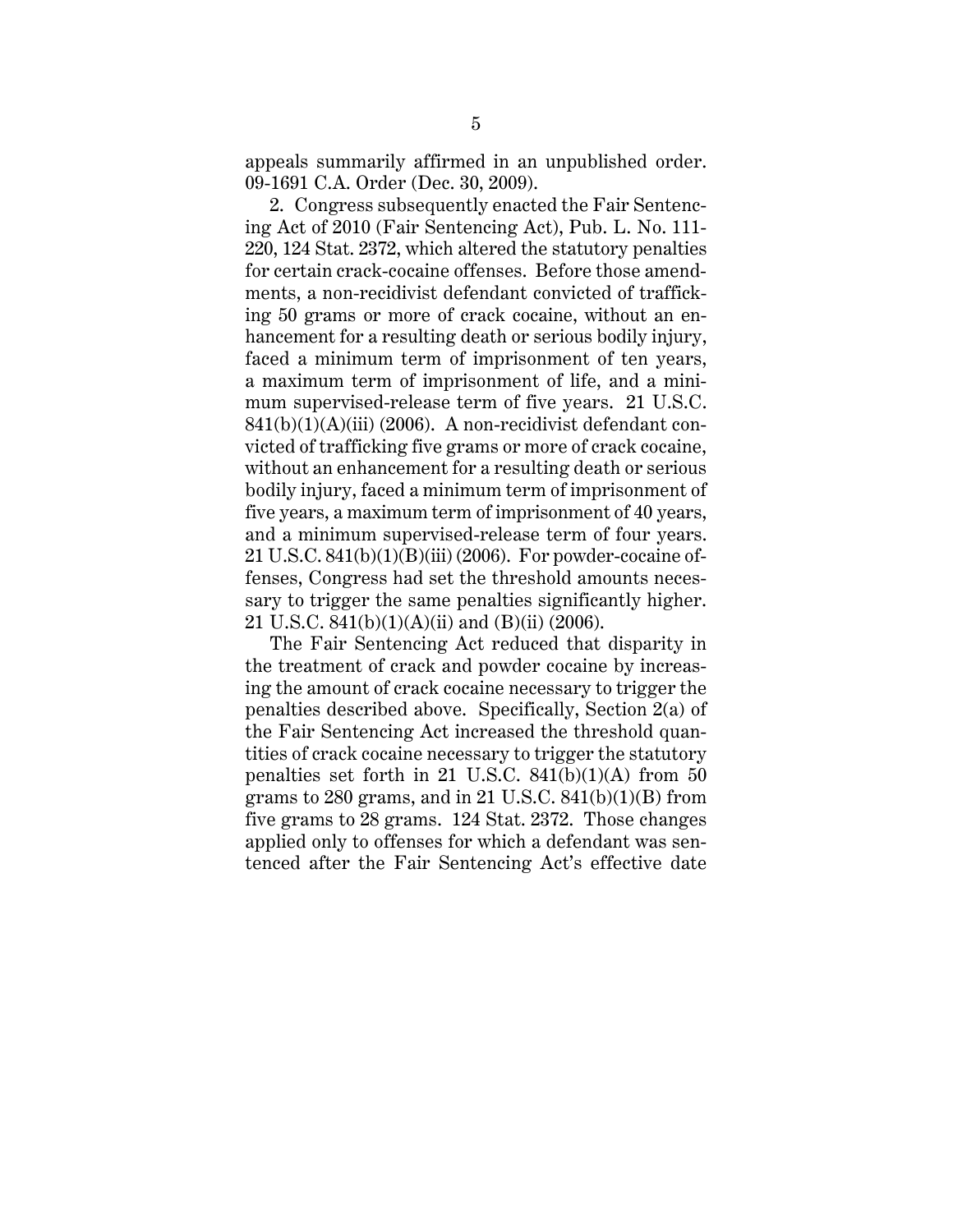(August 3, 2010). See *Dorsey* v. *United States*, 567 U.S. 260, 273 (2012).

In 2018, Congress enacted Section 404 of the First Step Act, which allows a defendant sentenced for a "covered offense," defined in Section 404(a) as "a violation of a Federal criminal statute, the statutory penalties for which were modified by section 2 or 3 of the Fair Sentencing Act \* \* \* , that was committed before August 3, 2010," to seek a reduced sentence. 132 Stat. 5222. Under Section 404(b), a district court that "imposed a sentence for a covered offense may, on motion of the defendant, \* \* \* impose a reduced sentence as if sections 2 and 3 of the Fair Sentencing Act \* \* \* were in effect at the time the covered offense was committed." 132 Stat. 5222. Section 404(c), in turn, provides that Section 404 "shall [not] be construed to require a court to reduce any sentence," and prohibits a court from reducing a sentence under Section 404 "if the sentence was previously imposed or previously reduced in accordance with the amendments made by sections 2 and 3 of the Fair Sentencing Act \* \* \* or if a previous motion made under [Section 404] to reduce the sentence was, after the date of enactment of [the First Step Act], denied after a complete review of the motion on the merits." *Ibid.*

3. After his conviction and sentence became final, petitioner filed three separate motions to vacate, set aside, or correct his sentence pursuant to 28 U.S.C. 2255. D. Ct. Doc. 47 (Jan. 31, 2011); D. Ct. Doc. 58 (Aug. 1, 2016); D. Ct. Doc. 65 (June 23, 2017); see Pet. App. 5a. The district court denied the first motion on the merits. D. Ct. Order (Feb. 3, 2011). The second and third motions were referred to the court of appeals as applications for leave to file a second or successive collateral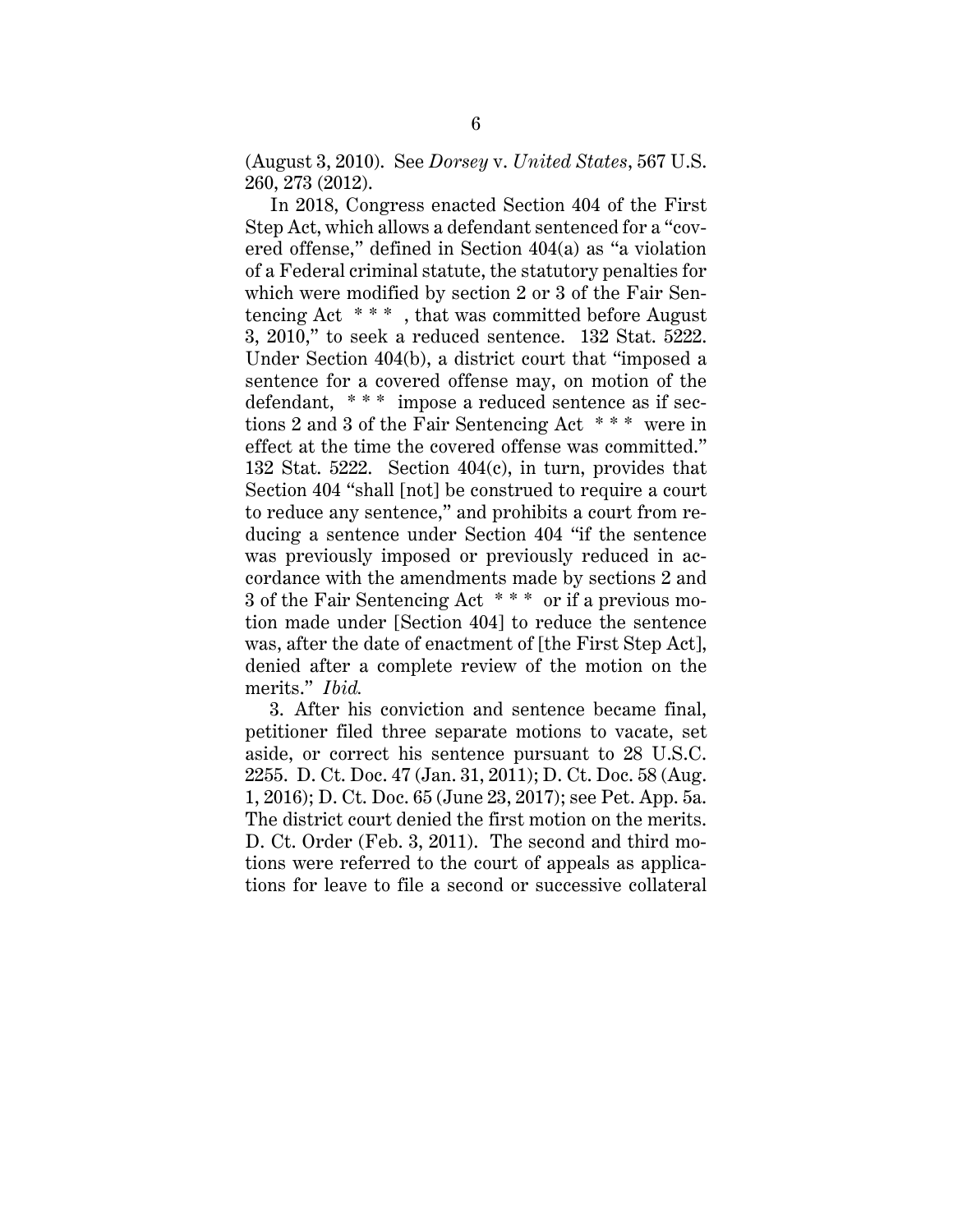attack. D. Ct. Doc. 60 (Aug. 30, 2016); D. Ct. Doc. 66 (June 26, 2017); see 28 U.S.C. 2255(h) ("A second or successive motion must be certified as provided in section 2244 by a panel of the appropriate court of appeals."). The court of appeals denied each application in a summary order. 16-2209 C.A. Order (Apr. 27, 2017); 17-1637 C.A. Order (July 31, 2017); see Pet. App. 5a.

In 2019, petitioner moved *pro se* for a sentence reduction under Section 404 of the First Step Act. D. Ct. Doc. 69 (Apr. 22, 2019). Petitioner contended that his conviction was for a "covered offense." *Id.* at 5-7. He observed that, under the Fair Sentencing Act, his offense would have been subject to a maximum term of imprisonment of 20 years, rather than life imprisonment, and that the statutory change would have affected his Sentencing Guidelines calculation, producing an advisory guidelines range of 188 to 235 months of imprisonment, rather than 262 to 327 months of imprisonment. *Id.* at 7. He suggested that, if the district court "chose to enter a comparable sentence" to his original sentence "under the reduced statutory penalties and guidelines" *i.e.*, varying downward 38 months from the bottom of the guidelines range—his reduced sentence "could be as low as *154* months." *Ibid.*

The government agreed that petitioner was eligible for a sentence reduction; that petitioner's adjusted guidelines range was 188 to 235 months; and that the district court had discretion "whether to reduce [petitioner's] sentence." D. Ct. Doc. 78, at 3-4 (June 27, 2018). But the government maintained that because "there has been no change in the reasons that support [petitioner's original] sentence, no reduction is warranted." *Id.* at 1; see *id.* at 4. The government pointed out that the 228-month sentence that the district court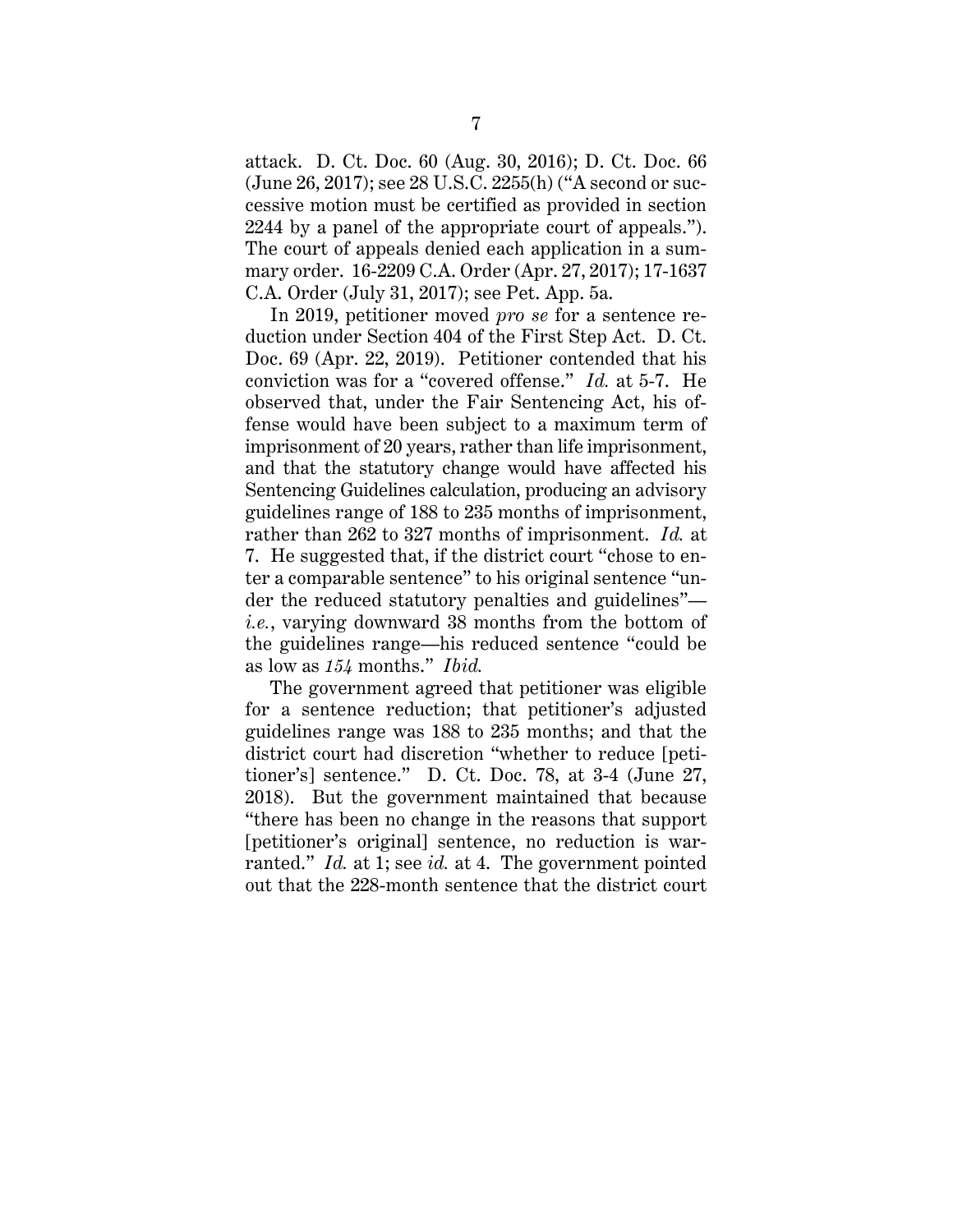had originally imposed fell within the adjusted guidelines range after application of the Fair Sentencing Act. *Id.* at 6. And the government further stated that a court "may consider post-offense conduct, either positive or negative, in assessing whether to adjust a previously imposed sentence," and explained that petitioner had committed seven disciplinary infractions while incarcerated, including for possessing drugs and for possession of a weapon. *Id.* at 7.

In a counseled reply, petitioner argued for the first time that the district court should no longer consider him to be a career offender. D. Ct. Doc. 82, at 7-8 (July 19, 2019); see D. Ct. Doc. 71 (Apr. 26, 2019). Specifically, petitioner argued that one of his prior state court drug convictions had been vacated (and a notice of *nolle prosequi* had been entered in the case), and that his armed carjacking, armed robbery, and assault and battery with a dangerous weapon convictions no longer qualified as "crimes of violence" in light of post-sentencing amendments to Sentencing Guidelines § 4B1.1 and that his recalculated guidelines range was 57 to 71 months imprisonment. D. Ct. Doc. 82, at 2, 7-8. He also contended that, while his disciplinary infractions were "relevant," they should not "predominate" the inquiry. *Id.* at 10. And petitioner asserted, based on the amended statutory penalties and other more positive post-sentencing conduct, that the district court should "reduce his sentence to time served" or, at a minimum, "convene a resentencing hearing at which [petitioner] is present and may be heard." *Id.* at 2; see *id.* at 10-12.

The district court denied petitioner's motion. Pet. App. 68a-78a. The court noted the parties' agreement that because the mandatory statutory penalty for petitioner's offense would be reduced under the Fair Sen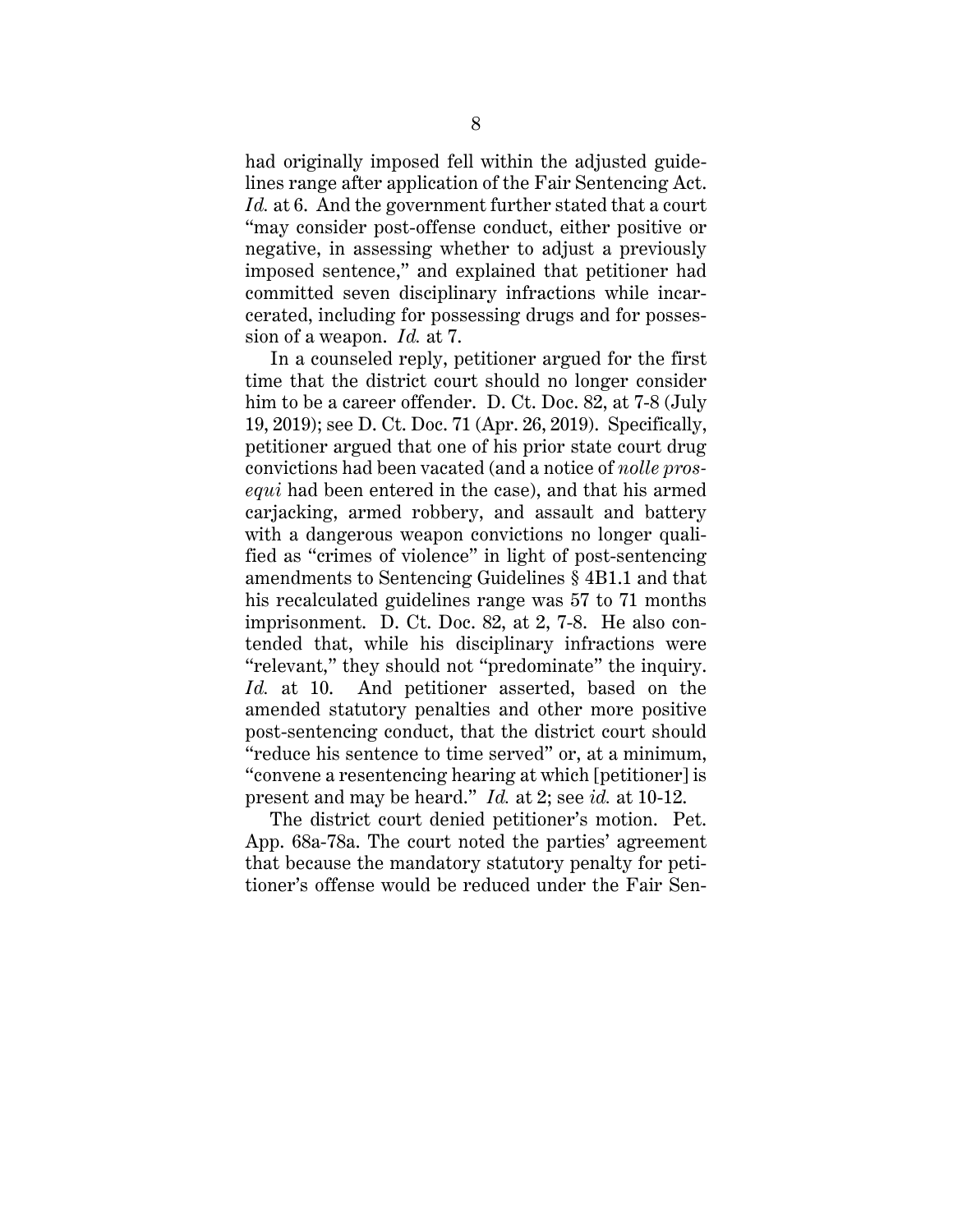tencing Act, petitioner was eligible for a discretionary sentence reduction under Section 404 of the First Step Act. *Id.* at 71a. But the court observed that petitioner's sentence still fell "within the authorized range after the passage of the Fair Sentencing Act," and determined that no reduction was warranted because if petitioner "came before the [c]ourt today and the [c]ourt considered only the changes in law that the Fair Sentencing Act enacted, his sentence would be the same." *Ibid.* The court explained that petitioner's original sentence "was fair and just" when it was imposed and "remains so today." *Id.* at 72a. And the court declined to consider whether petitioner remained a career offender, reasoning that "Section 404 does not authorize a plenary resentencing" and therefore does not "authorize such relief." *Ibid.*

4. The court of appeals affirmed, finding the district court had not abused its discretion in declining to reduce petitioner's sentence. Pet. App. 1a-24a.

The court of appeals rejected petitioner's argument that the district court was required to recalculate petitioner's advisory guidelines range "under the current iteration of the sentencing guidelines." Pet. App. 8a-9a. The court of appeals observed that by requesting a "present day review of the section 3553(a) factors" and application "of the guidelines in effect at the time of resentencing," petitioner "seeks what amounts to a plenary review of his sentence." *Id.* at 10a (quotation marks omitted). The court explained: "[t]he permission granted in section 404(b) is only permission to 'impose a reduced sentence as if sections 2 and 3 of the Fair Sentencing Act  $\dots$  were in effect," not to conduct a plenary resentencing. *Id.* at 14a (quoting First Step Act § 404(b)-(c), 132 Stat. 5222). "Simply put, a First Step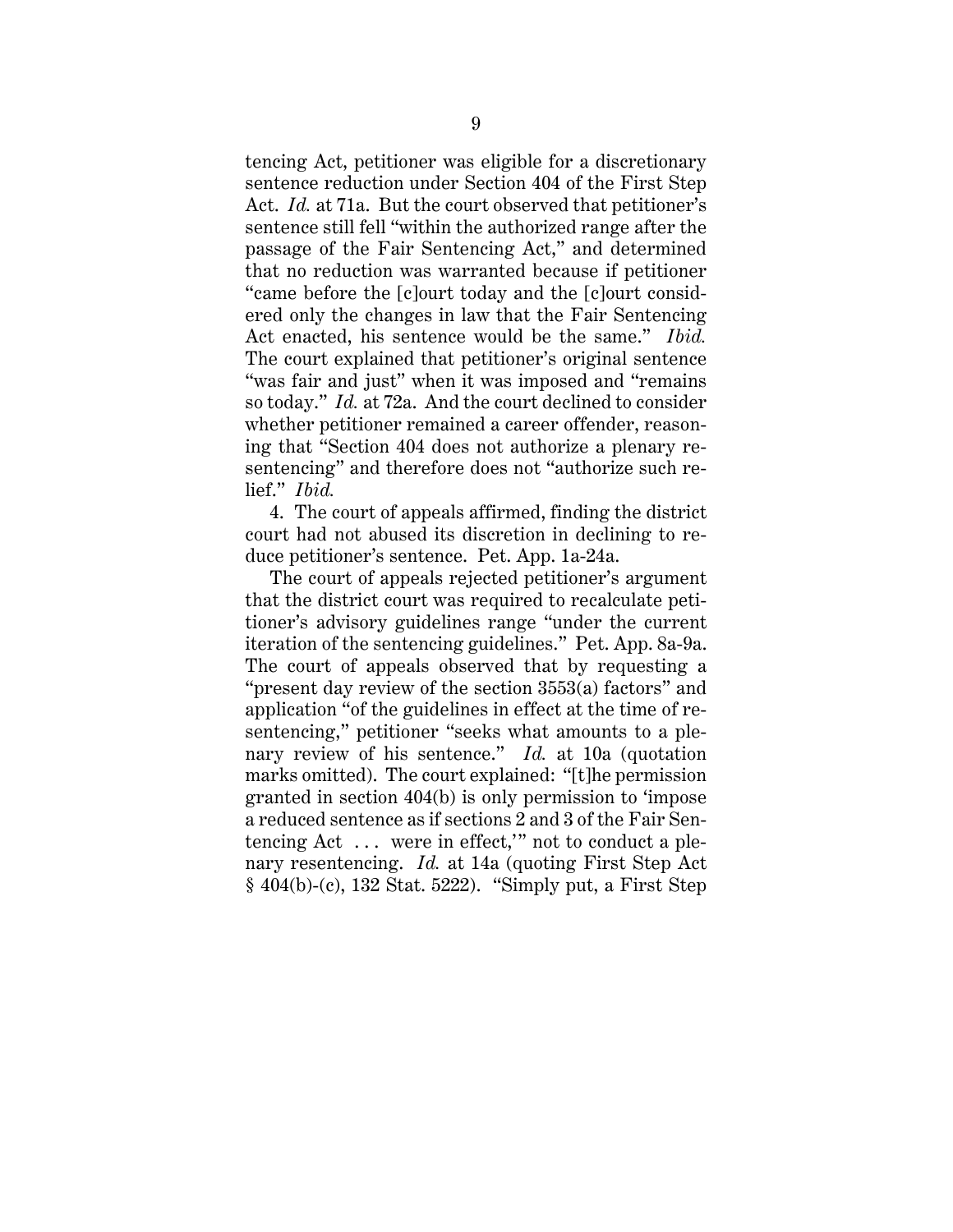Act resentencing is not the correct vehicle through which a defendant may demand the benefits of emerging legal developments unrelated to sections 2 and 3 of the Fair Sentencing Act." *Ibid.*

The court of appeals made clear, however, that the First Step Act does not entirely preclude a district court from considering such changes. The court of appeals elaborated that, although a district court's assessment of whether a sentence reduction is warranted requires "plac[ing] itself at the time of the original sentencing and keeping the then-applicable legal landscape intact, save only for the changes specifically authorized by sections 2 and 3 of the Fair Sentencing Act," Pet. App. 18a, a district court that finds a modification to be warranted "may, in its discretion, consider other factors relevant to fashioning a new sentence," including non-retroactive changes to the sentencing guidelines or the defendant's conduct since the original sentencing. *Id.* at 19a; see *id.* at 19a-20a. Applying that framework, the court of appeals found "nothing resembling" an abuse of discretion in the district court's "reasoned and reasonable" judgment in this case. *Id.* at 24a.

Judge Barron dissented. Pet. App. 25a-67a. He agreed with the panel majority that the First Step Act authorized only a limited modification of a previously imposed sentence and does not require the court to recalculate the defendant's guidelines range under current law. *Id.* at 36a-43a; see *id.* at 60a. But in his view, Section 404 should be "construed to permit a district court" to consider "post-sentencing developments (whether factual or legal)" both "in deciding whether to reduce the defendant's original sentence" and "in deciding by how much to reduce that sentence." *Id.* at 45a; see *id.* at 60a-61a. And although he interpreted the district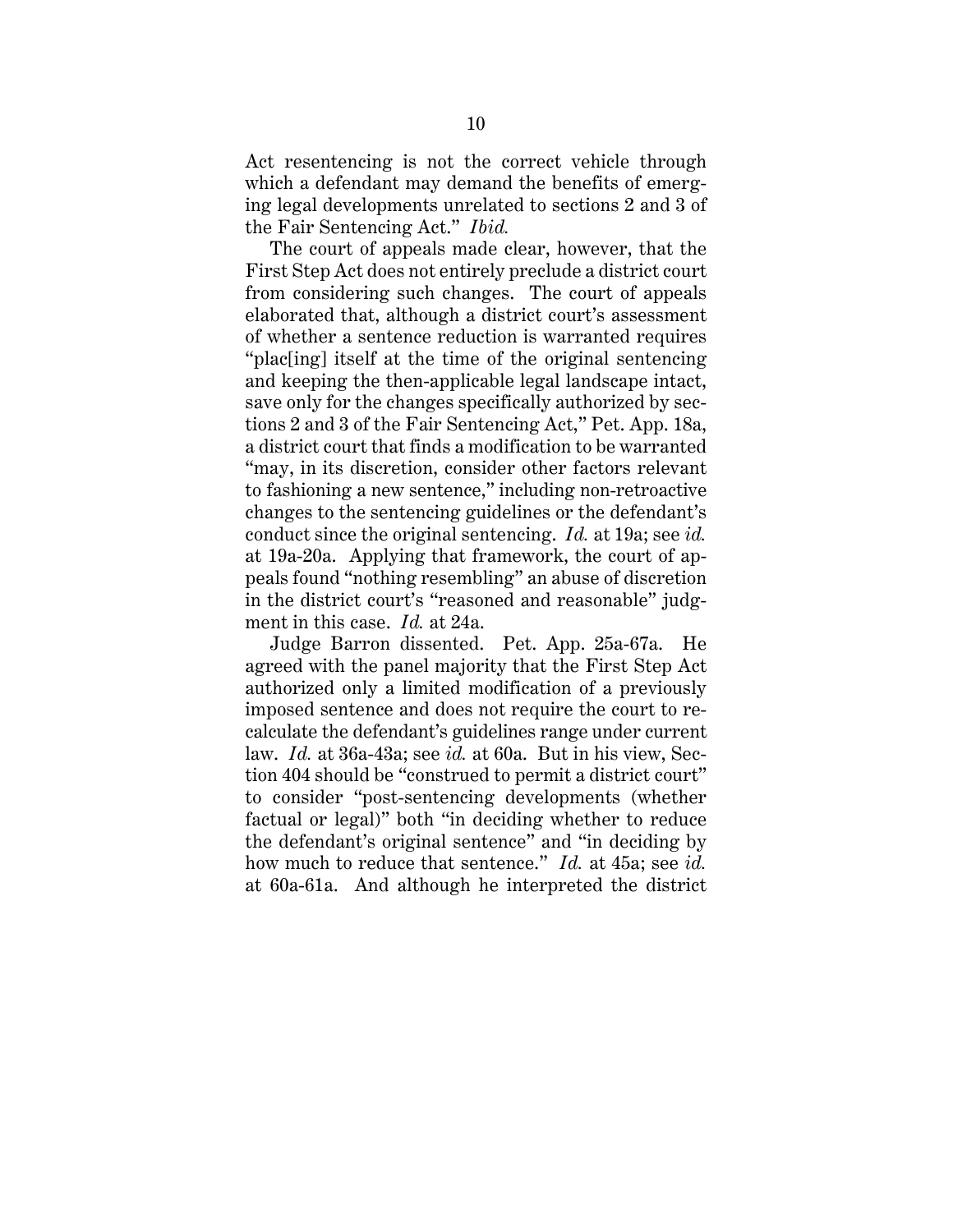court's denial in this particular case to reflect a belief that it could not consider "intervening changes to the career offender Guideline," *id.* at 63a, he observed that "in many—maybe most—instances concerning § 404(b), the legal differences between [his] approach the majority's will not matter, practically speaking," and "[i]n that respect  $***$  agree[d]" with the majority that "there is not much 'daylight between" the two approaches, *id.* at 66a (quoting *id.* at 23a).

### **ARGUMENT**

Petitioner contends (Pet. 23-30) that the district court was required to consider all intervening legal or factual changes since his original sentencing in deciding whether to grant him a discretionary sentence reduction under the First Step Act. The court of appeals correctly (and unanimously) rejected that contention, and its decision does not conflict with any decisions of this Court. And although the circuits' approaches to intervening legal developments in Section 404 proceedings are not uniform, this Court's intervention is not warranted. In any event, this case would be an unsuitable vehicle to consider the question. This Court has previously denied petitions for writs of certiorari presenting similar questions in *Hegwood* v. *United States*, 140 S. Ct. 285 (2019) (No. 19-5743), *Bates* v. *United States*, 141 S. Ct. 1462 (2021) (No. 20-535), *Harris* v. *United States*, No. 20-6832 (June 14, 2021), *Deruise* v. *United States*, No. 20-6953 (June 21, 2021), and *Kelley* v. *United States*, No. 20-7474 (June 28, 2021). The Court should follow the same course here.<sup>\*</sup>

<sup>\*</sup> Counsel for petitioner has also submitted another petition for a writ of certiorari presenting the same question in *Maxwell* v. *United States*, No. 20-1653 (filed May 24, 2021).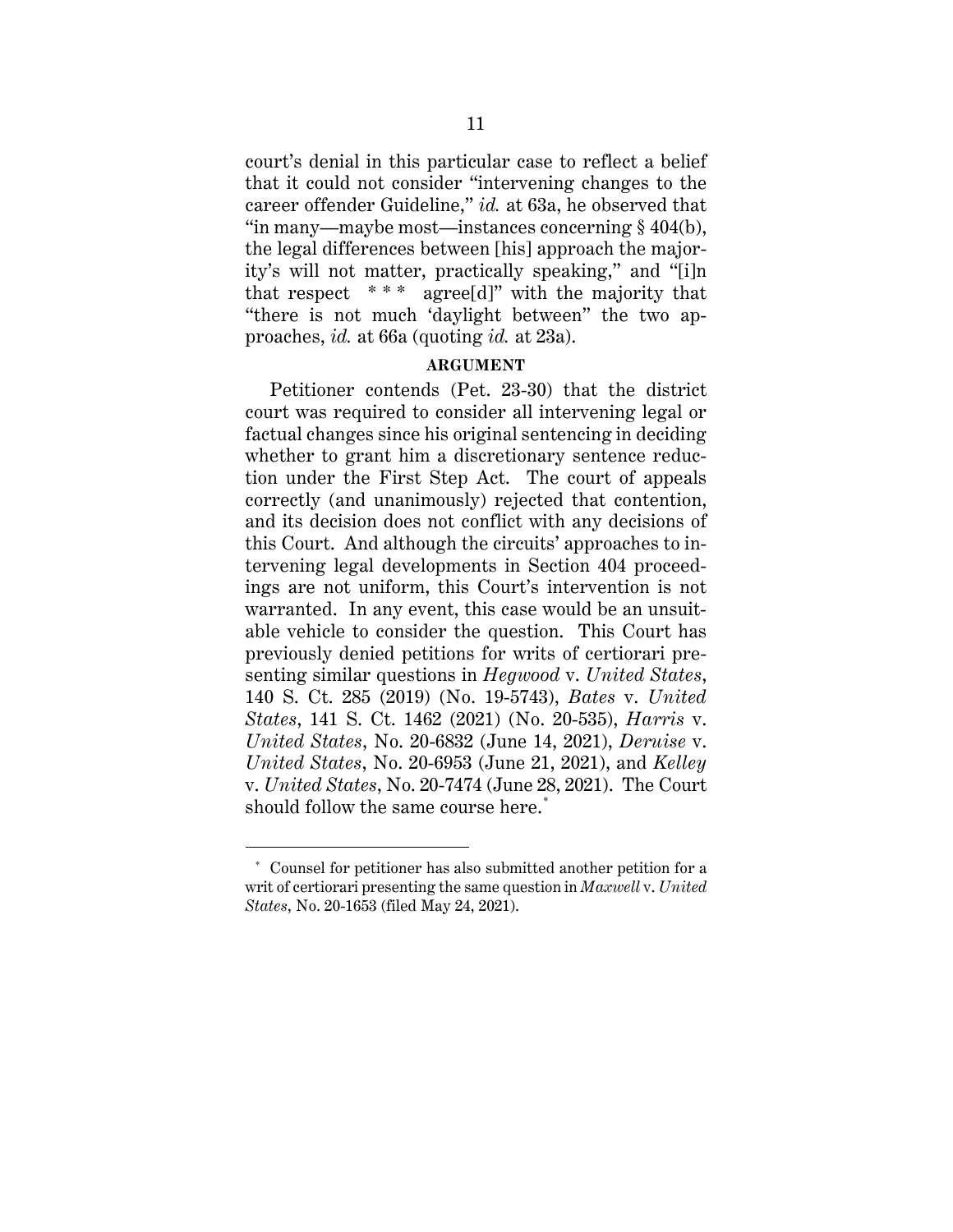1. The court of appeals correctly rejected petitioner's argument that the district court was required to consider all intervening legal and factual developments since his original sentencing when considering whether a sentence reduction under Section 404 of the First Step was warranted. Pet. App. 6a-24a.

" 'A judgment of conviction that includes a sentence of imprisonment constitutes a final judgment' and may not be modified by a district court except in limited circumstances." *Dillon* v. *United States*, 560 U.S. 817, 824 (2010) (quoting 18 U.S.C. 3582(b)) (brackets omitted); see 18 U.S.C.  $3582(c)$ . Section  $3582(c)(1)(B)$  creates an exception to that general rule of finality by authorizing a court to modify a previously imposed term of imprisonment "to the extent otherwise expressly permitted by statute." 18 U.S.C.  $3582(c)(1)(B)$ . Section 404 of the First Step Act, which expressly permits a court to reduce a previously imposed sentence for a "covered offense," § 404(a) and (b), 132 Stat. 5222, is such a statute. But its express authorization is narrowly drawn, permitting the district court only to "impose a reduced sentence as if sections 2 and 3 of the Fair Sentencing Act \* \* \* were in effect at the time the covered offense was committed." § 404(b), 132 Stat. 5222. Section 404 does not expressly authorize other changes to a sentence for a covered offense, and Section  $3582(c)(1)(B)$  states that a previously imposed term of imprisonment may be modified only "to the extent otherwise expressly permitted." 18 U.S.C.  $3582(c)(1)(B)$ . Accordingly, Section 404 does not permit a plenary resentencing.

This Court reached a similar conclusion in *Dillon* v. *United States*, *supra*, explaining that Section 3582(c)(2) —which permits a sentence reduction for a defendant "sentenced to a term of imprisonment based on a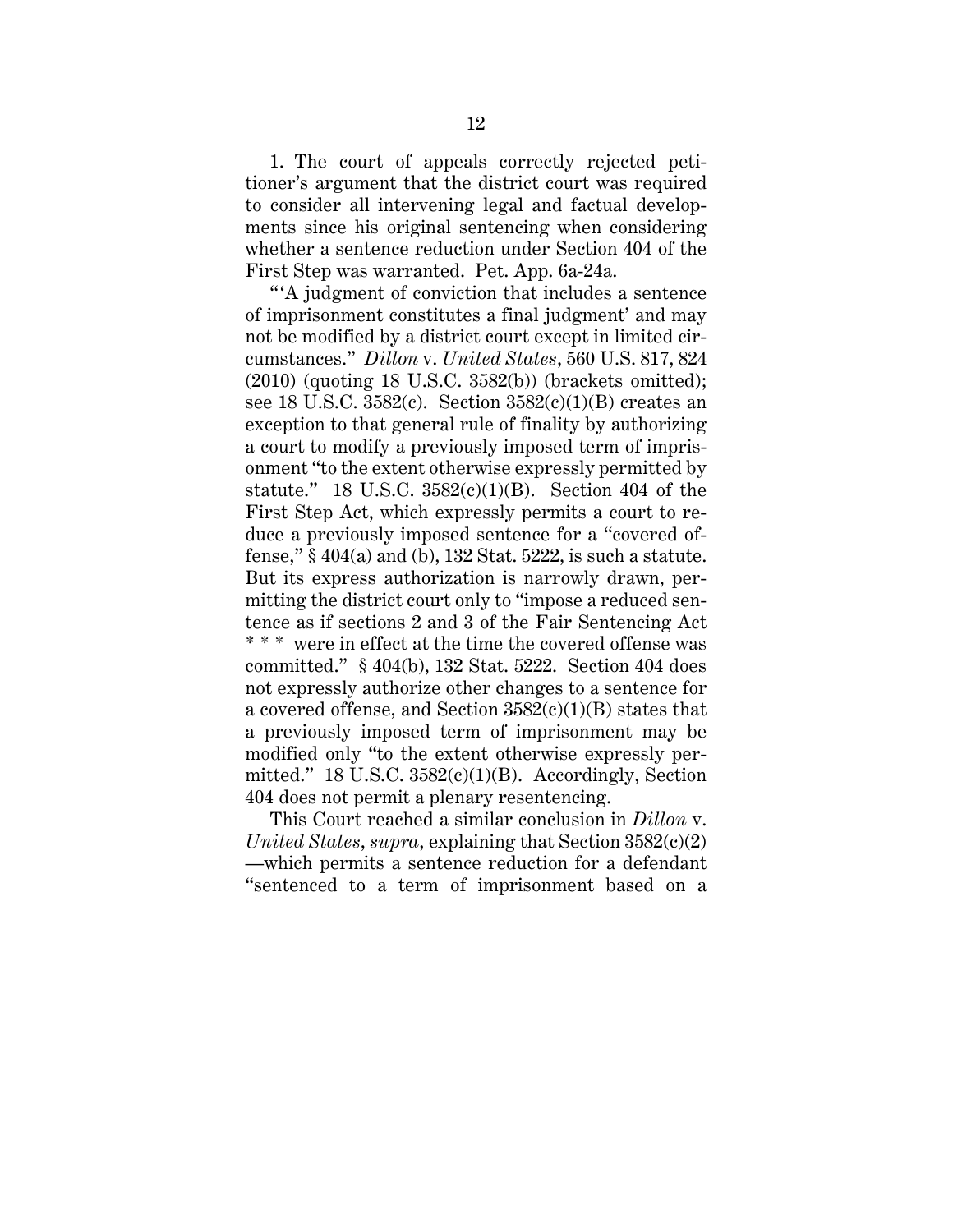sentencing range that has subsequently been lowered by the Sentencing Commission,"  $18$  U.S.C.  $3582(c)(2)$ — "authorize[s] only a limited adjustment to an otherwise final sentence and not a plenary resentencing proceeding." *Dillon*, 560 U.S. at 826. The Court stressed that Section  $3582(c)(2)$  allows district courts only to "reduce'" sentences for a "limited class of prisoners" under specified circumstances. *Id.* at 825-826 (citation omitted). And because the statute permits only "a sentence reduction within \* \* \* narrow bounds," a district court "properly decline[s] to address" alleged errors in the original sentence unrelated to the narrow remedy authorized by statute. *Id.* at 831.

The same logic applies to Section 404. Analogously to *Dillon*, Section 404(b) permits a district court to impose a "reduced sentence," and only for a limited set of prisoners—namely, those serving a sentence for a "covered offense" who are not excluded by Section 404(c). First Step Act § 404(b), 132 Stat. 5222. Analogously to *Dillon*, the district court may exercise discretion to reduce a sentence "only at the second step of [a] circumscribed inquiry," 560 U.S. at 827, in which it first determines eligibility for a reduction and thereafter the extent (if any) of such a reduction, see First Step Act  $§$  404(b) and (c), 132 Stat. 5222. And analogously to *Dillon*, Section 404(b) limits the scope of relief available, authorizing a reduction only "as if sections 2 and 3 of the Fair Sentencing Act \* \* \* were in effect at the time the covered offense was committed." § 404(b), 132 Stat. 5222.

Accordingly, every court of appeals to consider the question has agreed that Section 404 does not create any entitlement to a plenary resentencing. See Pet. App. 18a-20a; *United States* v. *Moore*, 975 F.3d 84, 90 (2d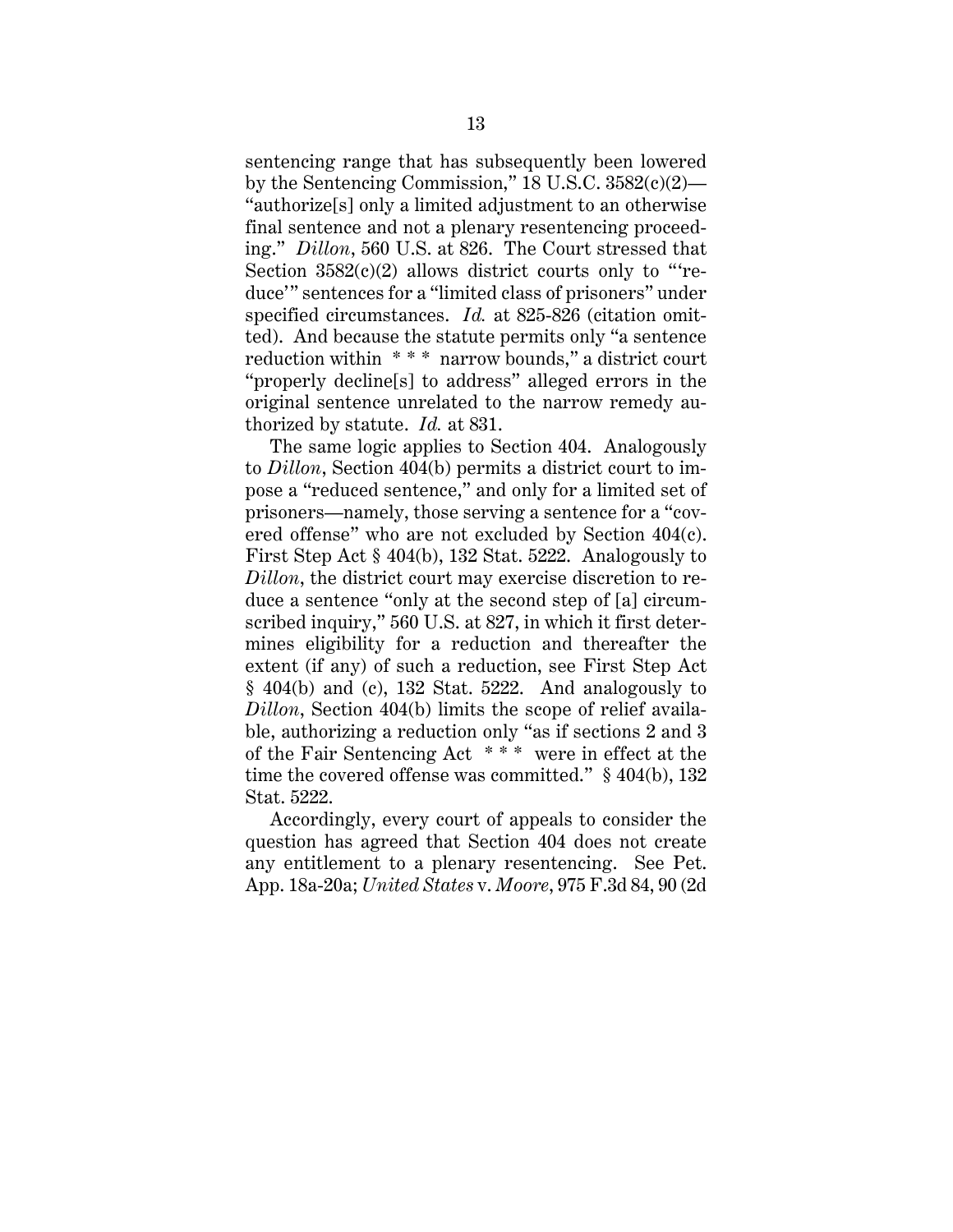Cir. 2020); *United States* v. *Easter*, 975 F.3d 318, 326 (3d Cir. 2020); *United States* v. *Wirsing*, 943 F.3d 175, 181 & n.1 (4th Cir. 2019); *United States* v. *Hegwood*, 934 F.3d 414, 415 (5th Cir.), cert. denied, 140 S. Ct. 285 (2019); *United States* v. *Smith*, 958 F.3d 494, 498 (6th Cir.), cert. denied, 141 S. Ct. 907 (2020); *United States* v. *Kelley*, 962 F.3d 470, 475-476 (9th Cir. 2020), cert. denied, No. 20-7474 (June 28, 2021); *United States* v. *Brown*, 974 F.3d 1137, 1144 (10th Cir. 2020); *United States* v. *Denson*, 963 F.3d 1080, 1089 (11th Cir. 2020); see also *United States* v. *Brewer*, 836 Fed. Appx. 468, 468-469 (8th Cir. 2021) (per curiam).

As those courts have explained, "[b]y its express terms, [Section 404] does not require plenary resentencing or operate as a surrogate for collateral review, obliging a court to reconsider all aspects of an original sentencing." *Moore*, 975 F.3d at 90. It does not, in other words, entitle movants to relitigate each and every legal issue that may have affected their original statutory and guidelines ranges. Instead, "[t]hrough its 'as if' clause, all that § 404(b) instructs a district court to do is to determine the impact of Sections 2 and 3 of the Fair Sentencing Act." *Id.* at 91 (citation omitted). The "as if" clause requires the district court to place itself in a "counterfactual legal regime," assessing how "the addition of sections 2 and 3 of the Fair Sentencing Act as part of the legal landscape \* \* \* would affect the defendant's sentence," before deciding whether to reduce the sentence to one "consistent with that change." *Kelley*, 962 F.3d at 475.

Petitioner is incorrect in asserting (Pet. 26) that the court of appeals implicitly "added the word 'only' to the First Step Act." As noted, it is not Section 404, but the "general rule of finality" that dictates that a defendant's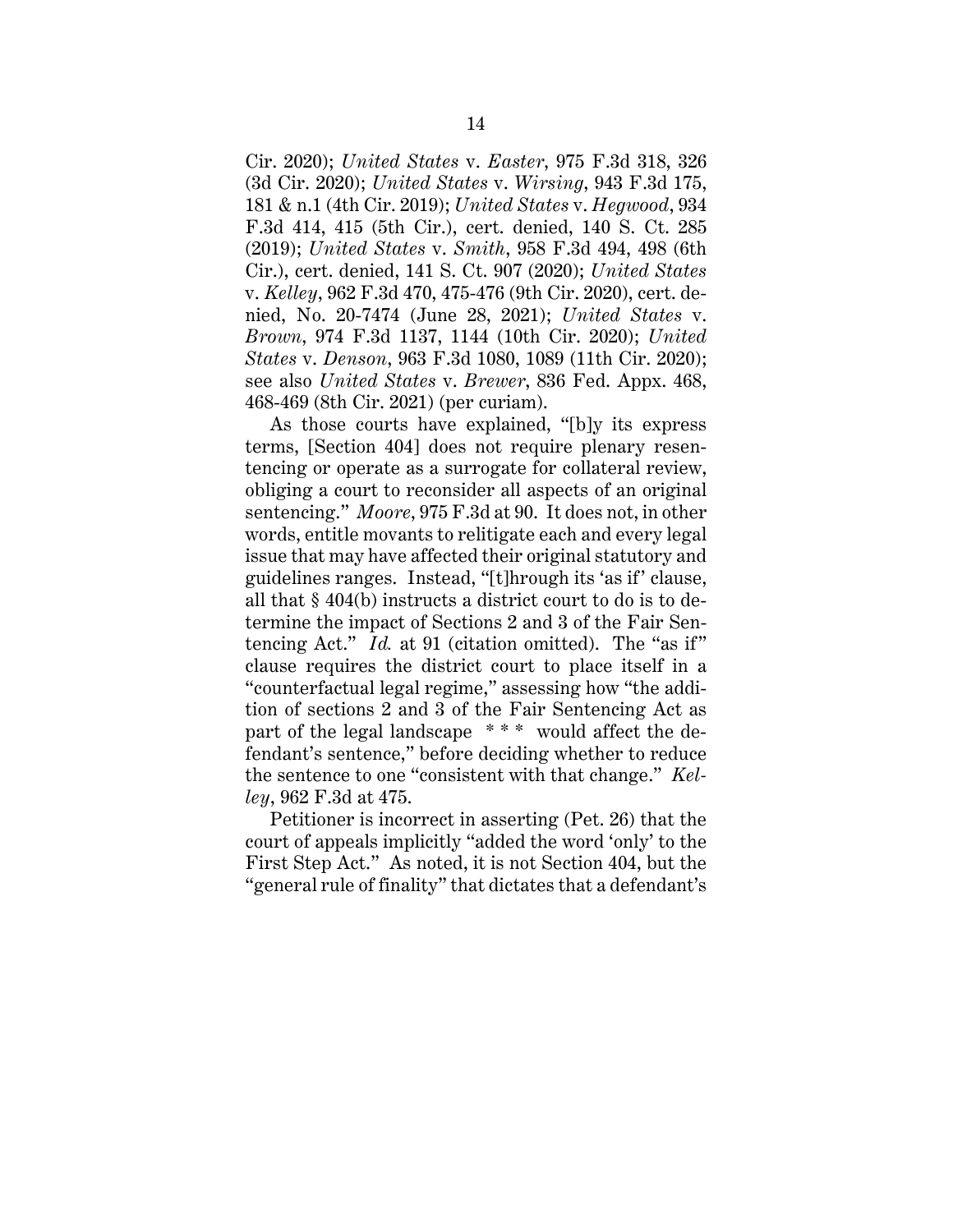sentence "may not be modified by a district court except in limited circumstances," *Dillon*, 560 U.S. at 824, and Section  $3582(c)(1)(B)$  that authorizes a reduction in a term of imprisonment "to the extent expressly permitted by statute,"  $18$  U.S.C.  $3582(c)(1)(B)$ . And Section 404 does not create an exception to the finality of a sentence for changes unrelated to the Fair Sentencing Act. See *United States* v. *Fowowe*, 1 F.4th 522, 532 (7th Cir. 2021) ("Backdating §§ 2 and 3 is the explicit basis for and therefore the only requirement Congress imposed on a district court exercising its discretion.").

2. Petitioner appears to acknowledge that Section 404 does not require a "plenary resentencing," but he fails to explain why his construction of the statute would not require such a result. Pet. 29 (citation omitted). Petitioner contends, for example, that a Section 404 proceeding must begin with an "accurate calculation of the amended guidelines range at the time of resentencing." Pet. 24 (citation omitted). And he suggests that a district court must not "perpetuate a Guidelines calculation that was an error even at the time of initial sentencing." *Id.* at 25 (citation omitted). "[F]astening such requirements on district courts" comes "very close to requiring a plenary resentencing." *United States* v. *Lancaster*, 997 F.3d 171, 178 (4th Cir. 2021) (Wilkinson, J., concurring in the judgment). It is therefore difficult to see petitioner's basis for a gerrymandered carve-out of "relitigat[ing] old facts about [a defendant's] offense conduct[]" or "tak[ing] a second bite at the apple regarding the application of Sentencing Guidelines enhancements for which the law has not changed," Pet. 29- 30, from the scope of arguments that a district court would have to consider under his theory.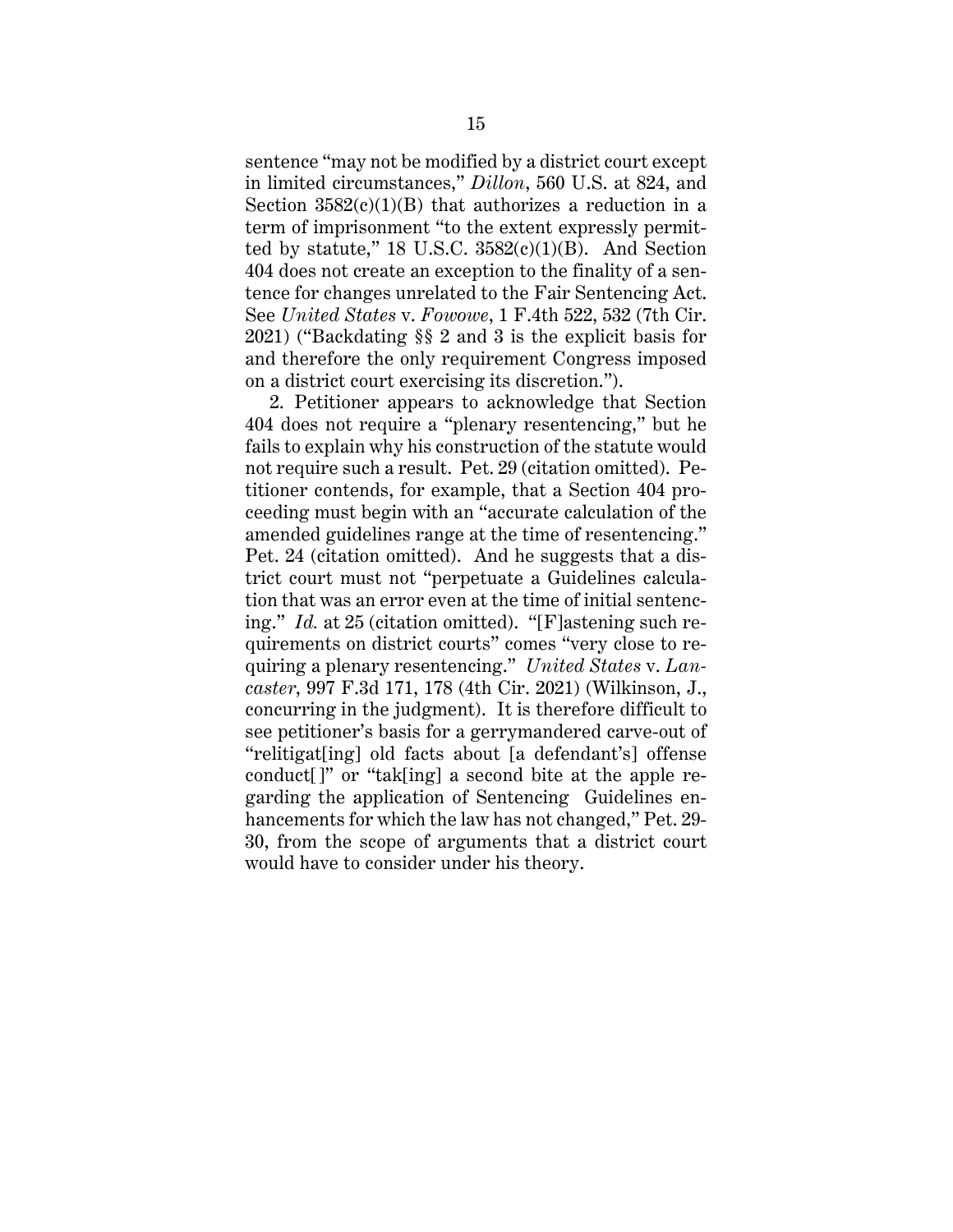Petitioner errs (Pet. 23-26) in relying on the term "impose" as used in Section 404(b) as support for his approach. See First Step Act § 404(b), 132 Stat. 5222 (court "may \* \* \* impose a reduced sentence"). A district court that grants a motion under Section 404 does not "impose a new sentence in the usual sense," but instead—because the "impos[ition]" is limited by the "as if" clause—effects "a limited adjustment to an otherwise final sentence." *Dillon*, 560 U.S. at 826-827 (discussing Section 3582(c)(2) sentence reductions); see *Moore*, 975 F.3d at 91 ("[T]he First Step Act does not simply authorize a district court to 'impose a sentence,' period."); *Kelley*, 962 F.3d at 477 (rejecting argument that the word "'impose'" in the "resentencing context" signals Congress's intent to "authorize a plenary resentencing"). In that context, Congress's use of the phrase "impose a reduced sentence," First Step Act § 404(b), 132 Stat. 5222, simply clarifies that the court is not limited to reducing "the sentence" for the covered offense, but may also correspondingly reduce the overall sentence to the extent it embodies an intertwined sentencing package. Cf. *Dean* v. *United States*, 137 S. Ct. 1170, 1178 (2017).

Contrary to petitioner's suggestion (Pet. 27-28), Section 404's requirement to consider a sentence reduction as if Sections 2 and 3 of the Fair Sentencing Act were in effect "at the time the covered offense was committed," rather than at the time of the original sentencing, does not either explicitly or by necessary implication direct courts to consider unrelated post-sentencing changes. The statutory penalties for an offense are normally determined by the statutes in force at the time of commission, not the time of sentencing. See 1 U.S.C. 109; *Dorsey* v. *United States*, 567 U.S. 260, 272 (2012)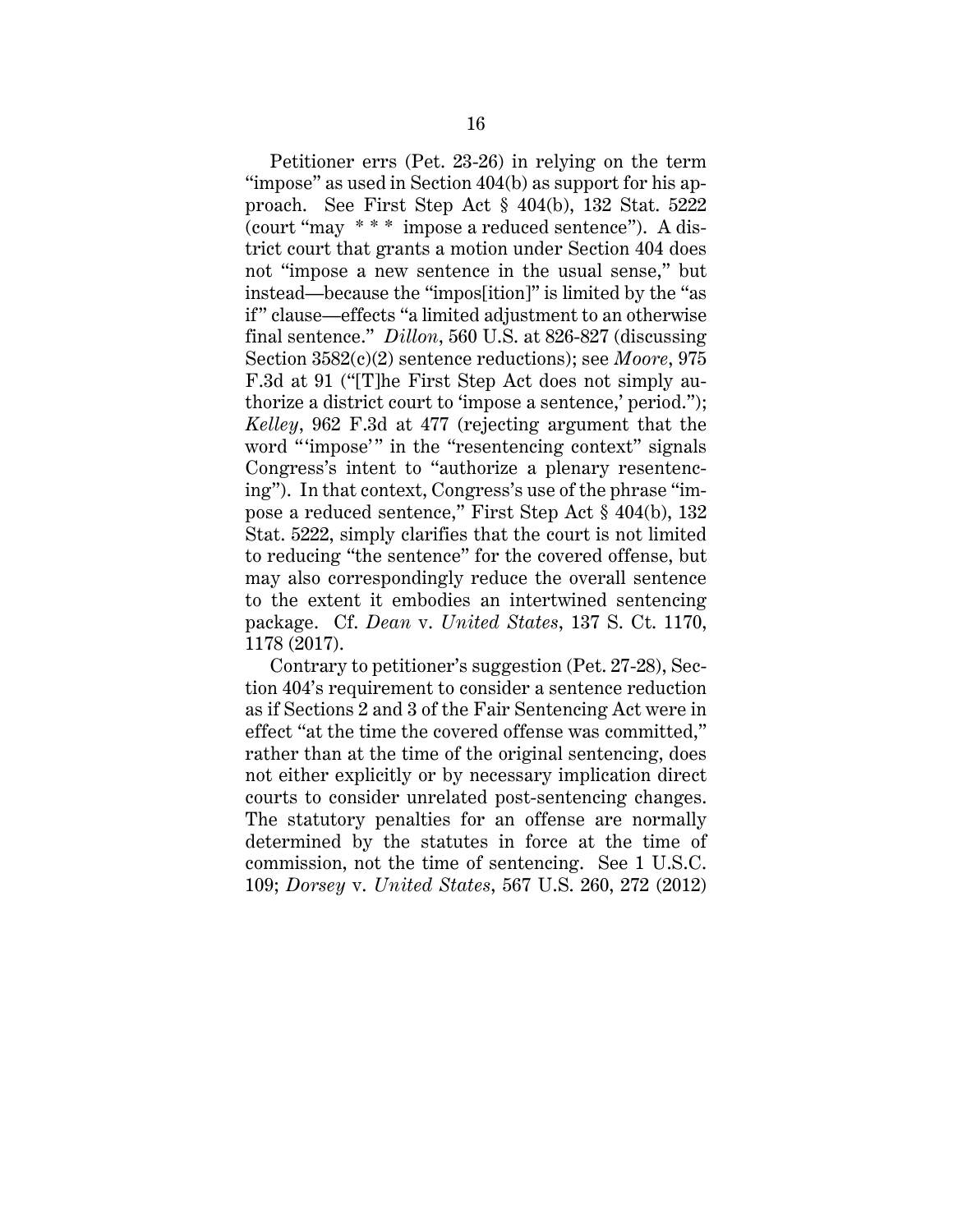(explaining that statutory "penalties are 'incurred' \* \* \* when an offender becomes subject to them, *i.e.*, commits the underlying conduct that makes the offender liable"). Section 404's reference to the time of commission was therefore both the most natural and clearest way to describe the counterfactual circumstances that the court must evaluate. It does not indicate that a court is required to consider changes beyond Sections 2 and 3 of the Fair Sentencing Act.

Petitioner asserts that it would be "antithetical to Congress' intent and the Guidelines' purpose" and would create "practical problems" not to require district courts to consider all intervening changes of law and facts that have occurred since a defendant's original sentencing. Pet. 29 (citation omitted). But Section 3582 itself refutes the suggestion that Congress necessarily views reductions to otherwise-final sentences in such all-or-nothing terms. Section  $3582(c)(2)$ , while allowing reductions for retroactive Sentencing Guidelines amendments, treats the application of other changes in law or the correction of errors in the original sentence as "outside the scope of the proceeding." *Dillon*, 560 U.S. at 831. And petitioner provides no evidence that Congress's narrow and targeted approach to sentence reductions presents any insurmountable practicable problems for "arguing about and determining the appropriate" sentence reduction, if any, "to be imposed." Pet. 29.

Finally, petitioner errs in asserting (Pet. 28) that the purpose of Section 404 was not to "single out" defendants who were "subjected to harsh crack-cocaine sentences" as special beneficiaries of all intervening sentencerelated developments. To the contrary, the First Step Act makes clear that defendants need not be granted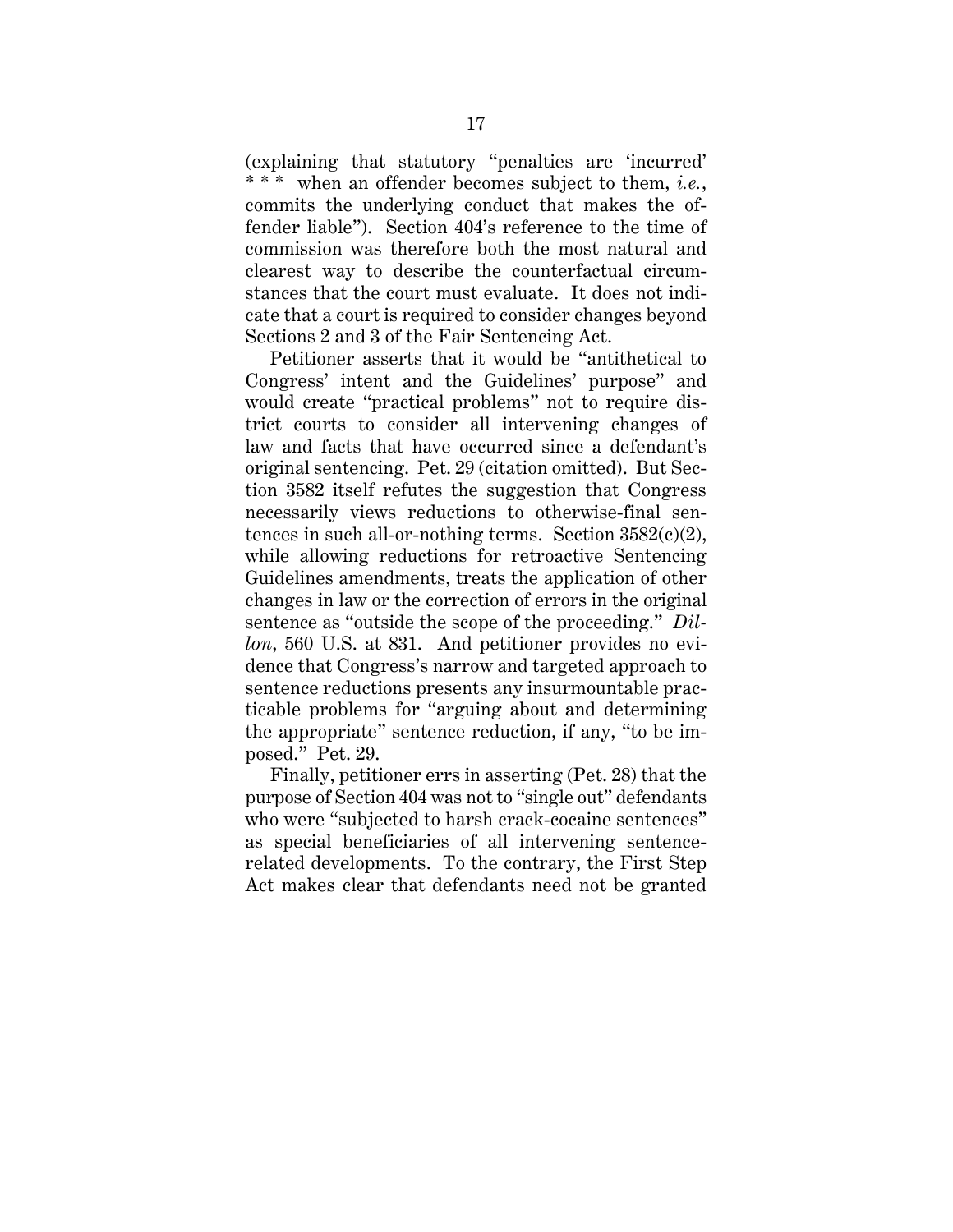any relief at all. See § 404(c), 132 Stat. 5222 ("Nothing in this section shall be construed to require a court to reduce any sentence."). Instead, the manifest purpose of Section 404 was to finish the work of the Fair Sentencing Act, by eliminating the unwarranted sentencing disparities caused by the now-discredited 100-to-1 ratio in the treatment of powder and crack cocaine that led to those harsh sentences. Petitioner cannot dispute that interpreting Section 404(b) to require courts to reevaluate guidelines calculations under "case law unrelated to crack cocaine sentencing disparities would not create a level playing field but, rather, would put defendants convicted of crack cocaine offenses in a more advantageous position than defendants convicted of powdered cocaine offenses," Pet. 15a, as well as defendants sentenced after the First Step Act's enactment, neither of whom is entitled to seek reductions on such grounds. Such favoritism makes little sense. See *Lancaster*, 997 F.3d at 180 (Wilkinson, J., concurring in the judgment) ("This is not criminal justice. It is arbitrary readjustment, a haphazard windfall for a limited number of crack cocaine offenders.").

3. Petitioner asserts (Pet. 13-19) that further review is warranted because the courts of appeals are divided on the scope of proceedings under Section 404 of the First Step Act. But petitioner overstates the extent and practical effect of the disagreement. Petitioner posits three approaches prevailing in the courts of appeals as to whether and when a district court may consider intervening legal or factual developments in deciding to reduce a sentence under Section 404. He contends (*ibid.*) that three circuits (the Fifth, Ninth, and Eleventh Circuits) categorically forbid district courts from considering any legal developments; four circuits (the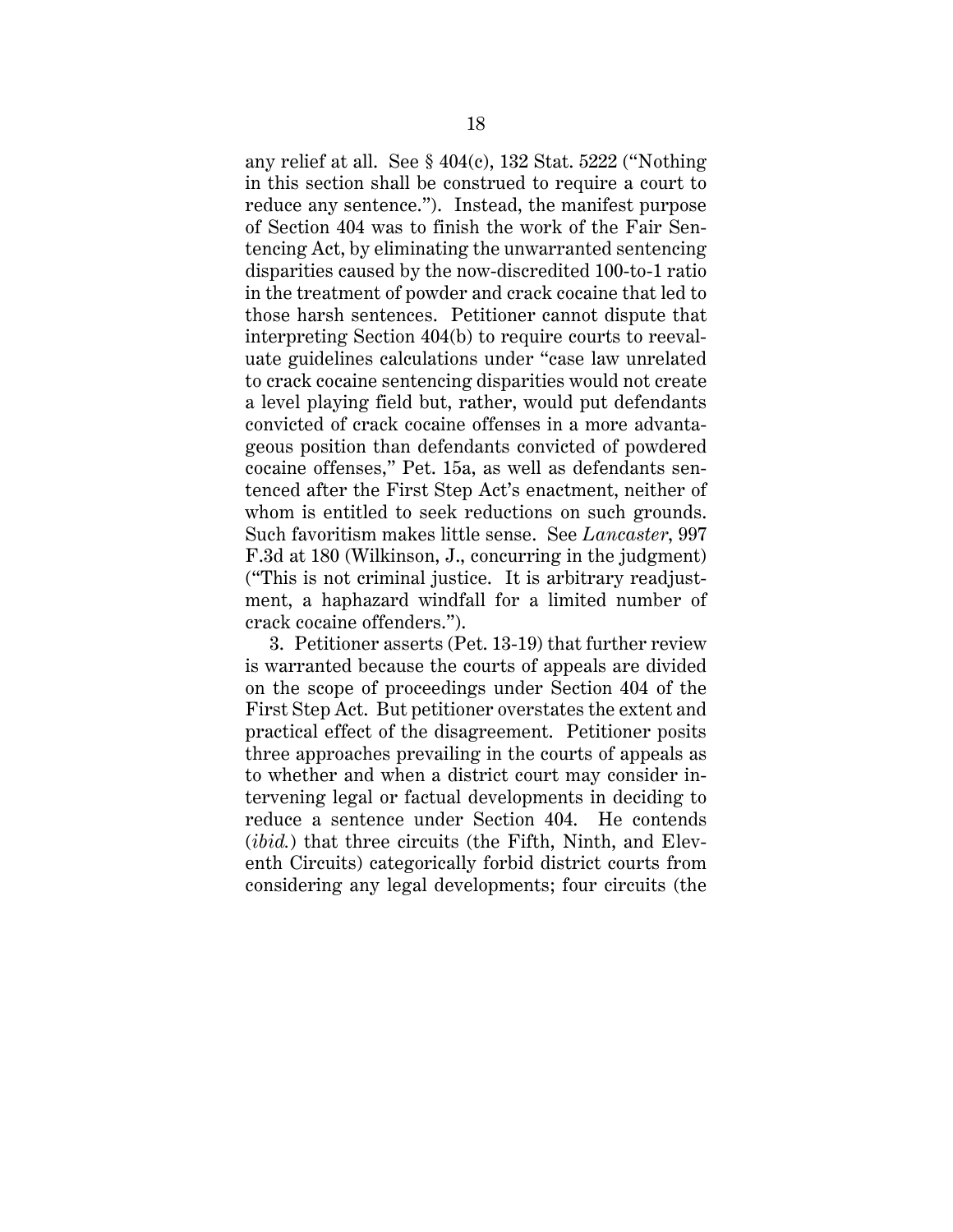Third, Fourth, Tenth, and D.C. Circuits) mandate that district courts invariably consider all legal and factual developments; and five circuits (the First, Second, Sixth, Seventh, and Eighth Circuits) permit, but do not require, district courts to consider such developments in the exercise of their discretion. In fact, most circuits fall into the third category, and none of the decisions petitioner cites necessarily would preclude a district court from considering intervening changes in law and fact in exercising its discretion whether to reduce a sentence under Section 404.

a. Petitioner describes (Pet. 16) the decision below as having "held that if the Fair Sentencing Act changes the applicable Guidelines range, the district court may, but is not required to, consider intervening legal and factual developments." Although the decision ostensibly limits the factors that may inform a threshold determination of whether to grant a reduction, petitioner like all three judges below, see Pet. App. 23a (majority opinion); *id.* at 63a (Barron, J., dissenting)—attaches little practical significance to that. He instead describes (Pet. 16) the approach of the court below as "similar" to other circuits that have expressly recognized a district court's ability to, in its discretion, consider intervening changes in law or fact in deciding a motion for a Section 404 sentence reduction.

In *United States* v. *Maxwell*, 991 F.3d 685 (2021), for example, the Sixth Circuit explained that its decisions and those of "most of [its] sister circuits permit defendants to raise \* \* \* intervening developments, such as changes to the career-offender guidelines, as grounds for reducing a sentence, and they permit (but do not require) district courts to consider these developments in balancing the § 3553(a) factors and in deciding whether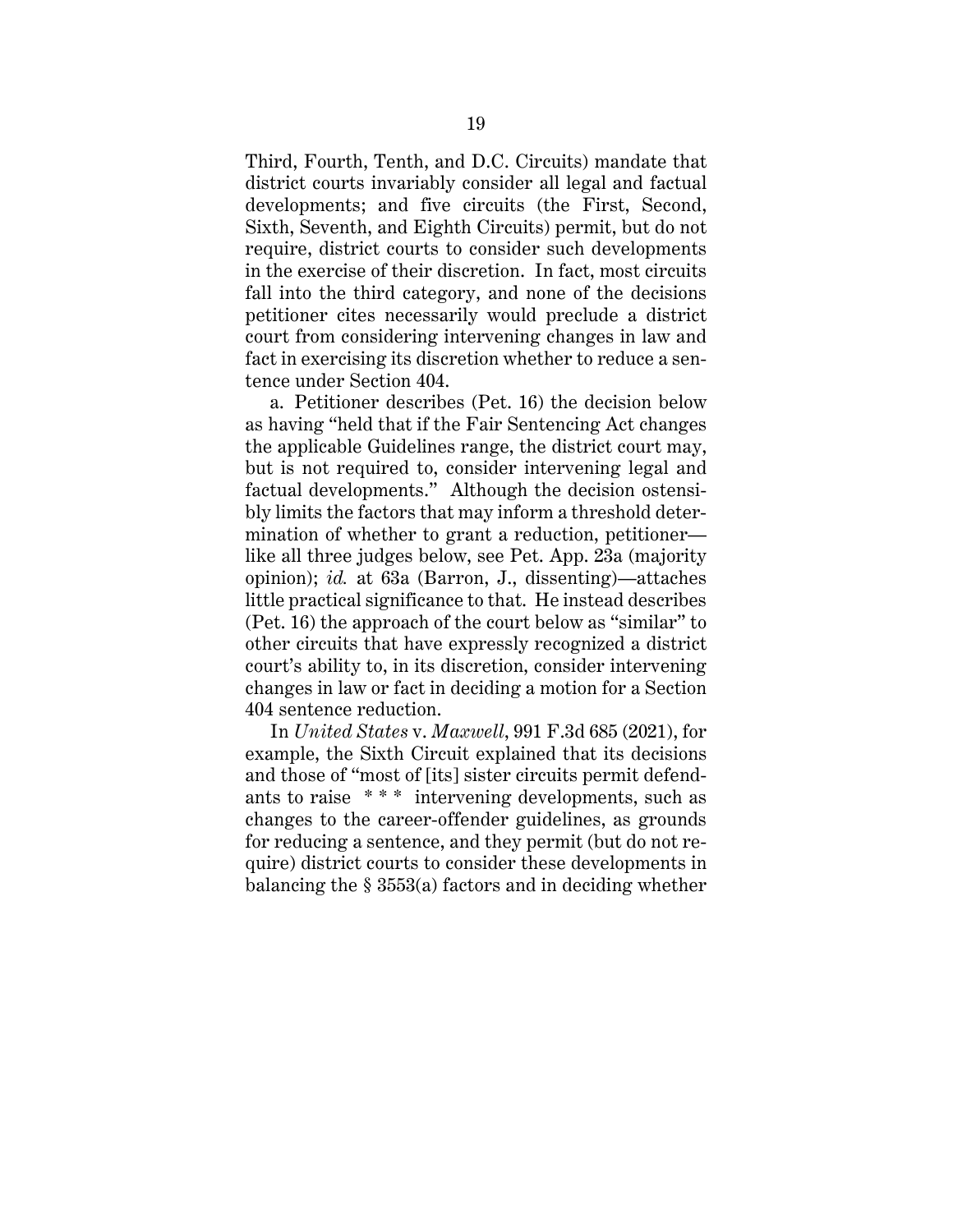to modify the original sentence." *Id.* at 692. Likewise, in *United States* v. *Moore*, *supra*, the Second Circuit explained that "[w]e hold only that the First Step Act does not obligate a district court to consider post-sentencing developments. We note, however, that a district court retains discretion to decide what factors are relevant as it determines whether and to what extent to reduce a sentence." 975 F.3d at 92 n.36. Similarly, in *United States* v. *Hudson*, 967 F.3d 605 (2020), the Seventh Circuit determined that "a district court may consider all relevant factors when determining whether an eligible defendant merits relief under the First Step Act," including "current Guidelines" or "post-sentencing conduct." *Id.* at 611-612; see *Fowowe*, 1 F.4th at 531-532 ("§ 404 of the First Step Act authorizes but does not require a district court to apply intervening judicial decisions."). And the Eighth Circuit is in accord. See *United States* v. *Harris*, 960 F.3d 1103, 1106 (2020) ("[T]he § 3553(a) factors in First Step Act sentencing may include consideration of the defendant's advisory range under the current guidelines."), cert. denied, 141 S. Ct. 1438 (2021).

Although petitioner asserts (Pet. 17) otherwise, the Fifth Circuit has also adopted a similar approach. In *United States* v. *Robinson*, 980 F.3d 454, 465 (2020), the Fifth Circuit explained that its earlier decision in *United States* v. *Hegwood*, *supra*, on which petitioner relies (Pet. 17), holds only that a district court is not "*required* to consider [a] lower non-career offender guideline range that would apply" if the defendant were resentenced de novo. *Robinson*, 980 F.3d at 465. Like the circuits discussed above, the Fifth Circuit in *Robinson* made clear that "a district court, in exercising the sentencing discretion granted by the First Step Act, may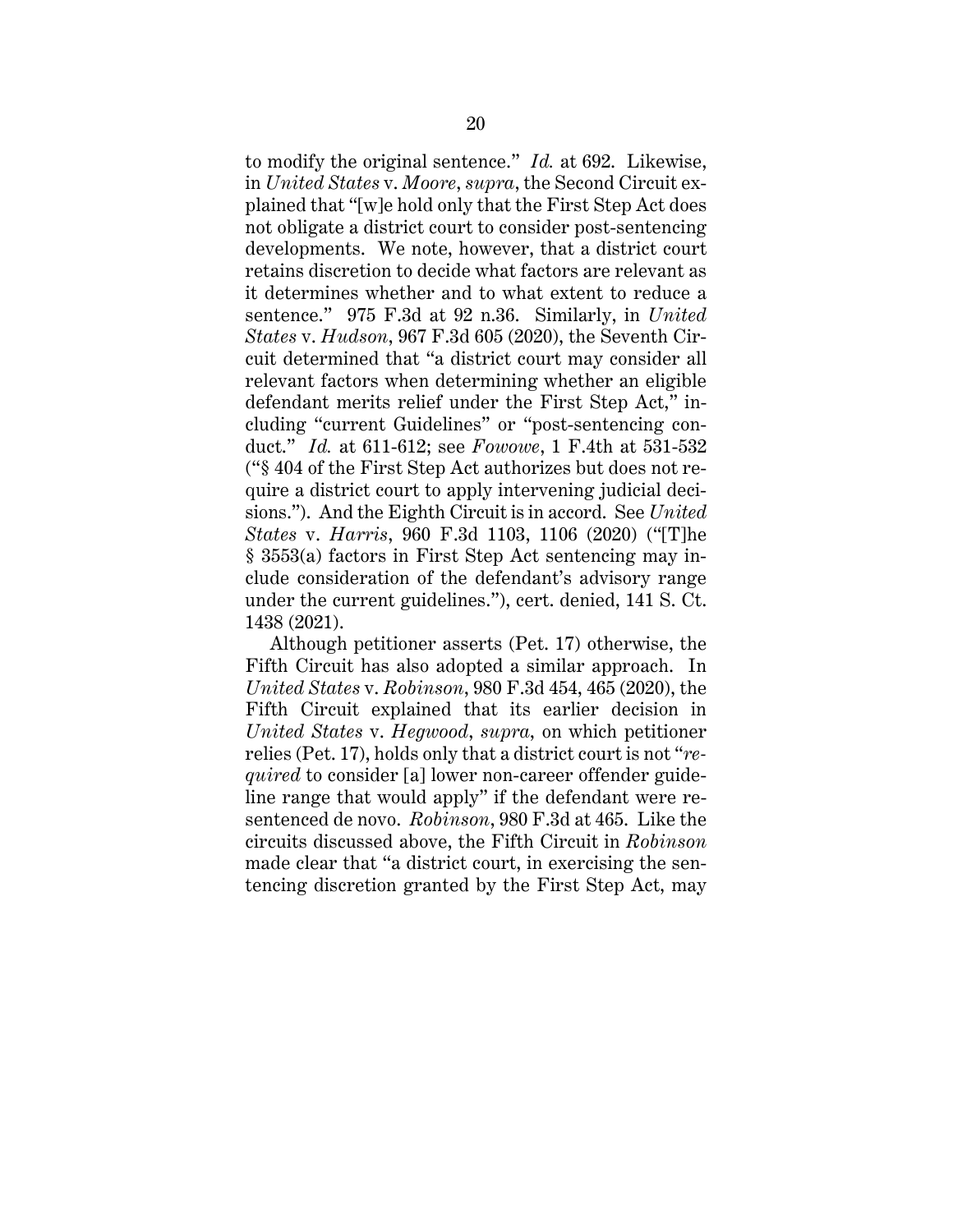consider, as a § 3553(a) sentencing factor, that a defendant originally sentenced as a career offender, for purposes of U.S.S.G. § 4B1.1, would not hold that status if originally sentenced, for the same crime, today." *Ibid.* (emphasis omitted). And the Fifth Circuit has reached a similar conclusion about post-sentencing conduct—a district court is not "obliged" to consider it, but it may do so in its discretion. *United States* v. *Jackson*, 945 F.3d 315, 321-322 & n.7 (5th Cir. 2019), cert. denied, 140 S. Ct. 2699 (2020).

Petitioner does not identify any circuit that has categorically precluded district courts from considering intervening factual developments in Section 404 proceedings. See Pet. 17 (claiming only that some circuits "do not require" such consideration). And although the decisions that petitioner cites (Pet. 18-19) from the Ninth and Eleventh Circuits contain some language that could be read not to permit consideration of intervening legal developments, the question was not directly presented in those cases. See *Kelley*, 962 F.3d at 475 (explaining that the "only question on appeal" was "whether the First Step Act authorizes a plenary resentencing"); *Denson*, 963 F.3d at 1082 ("The issue on appeal is whether the district court is required to first hold a hearing at which [the defendant] was present" before resolving a Section 404 motion). As the Fifth Circuit's clarification of *Hegwood* in *Robinson* exemplifies, the courts' answers to the questions in those cases do not necessarily indicate that they would preclude all consideration of intervening legal developments in a case in which the issue is squarely presented. See Pet. App. 56a (Barron, J., dissenting) (noting that it is "not clear" whether the Ninth Circuit "would preclude consideration of legal changes" in the district court's discretion).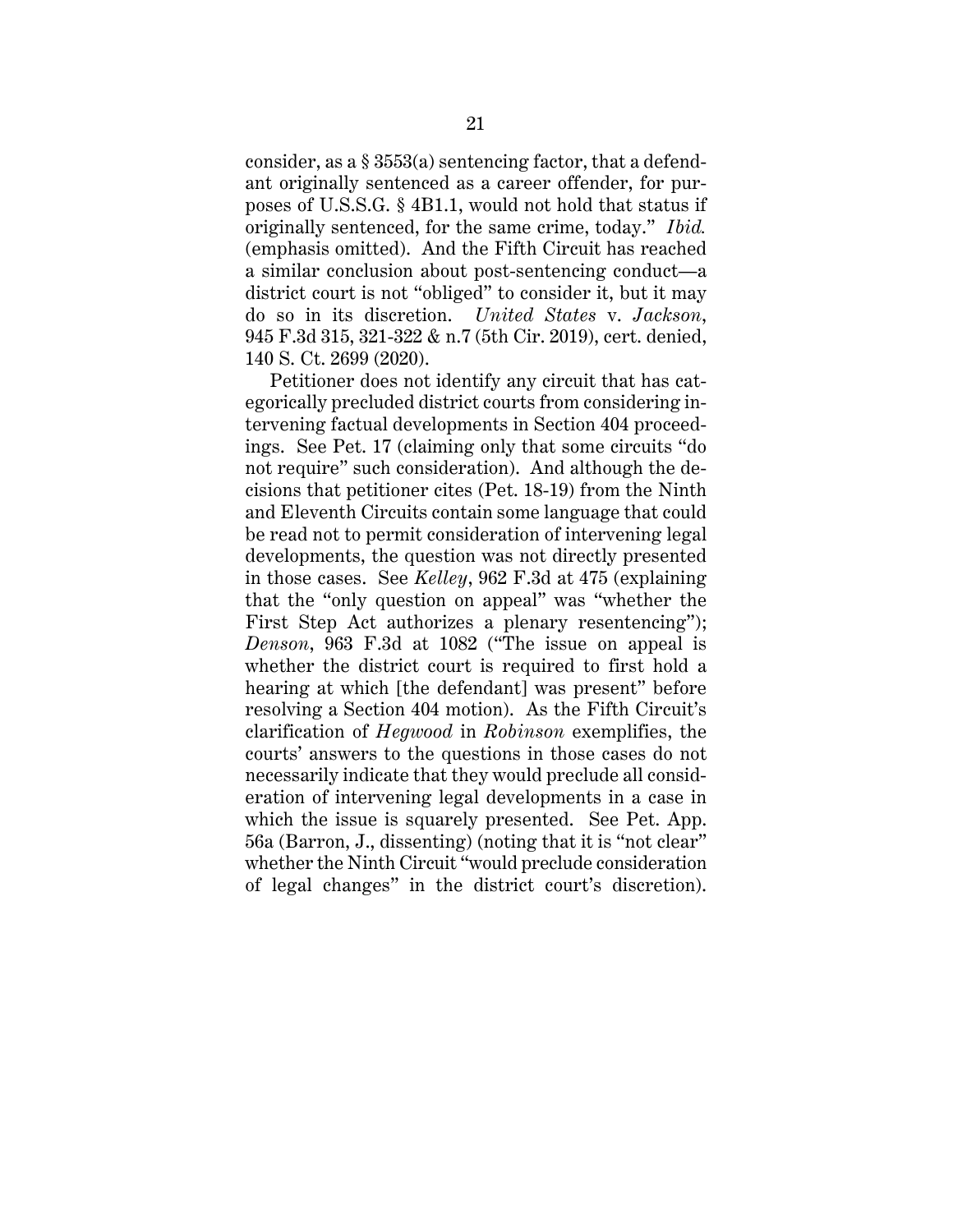Indeed, petitioner himself states (Pet. 18) that the "Ninth Circuit acknowledged it was adopting the Fifth Circuit's" approach, and—as just explained—the Fifth Circuit has recognized that, in exercising its discretion under Section 404, a district court *may* consider intervening changes in law or fact. See pp. 20-21, *supra*; see also *United States* v. *Sims*, 824 Fed. Appx. 739, 744 (11th Cir. 2020) (per curiam) (assuming without deciding that district courts "may consider the current guideline range when 'determining whether and how to exercise their discretion,'" under *Denson*) (brackets and citation omitted).

b. Petitioner asserts that the Third, Fourth, Tenth, and D.C. Circuits do not merely permit, but instead invariably require, district courts to consider intervening developments in law and fact. See Pet. 13-15. But petitioner overstates both the differences between the approaches and the practical effect of those differences.

In *United States* v. *Easter*, *supra*, the Third Circuit concluded that Section 404 requires district courts to consider the Section 3553(a) factors. 975 F.3d at 325- 326. And the court has since concluded, in a divided decision, that such consideration "must include any new, relevant facts that did not exist, or could not reasonably have been known by the parties, at the time of the first sentencing" and "a fresh inquiry into whether the defendant qualifies as a career offender" in light of intervening case law. *United States* v. *Murphy*, 998 F.3d 549, 555, 560 (3d Cir. 2021); see *id.* at 560 (Bibas, J., dissenting). But at the same time, the court "emphasize[d] that nothing in [its] holding" would "constrain[] a district court's discretion to depart or vary from the Guidelines range as it sees fit," including by "consider[ing] a defendant's changed career-offender status and still retain[ing] his previously imposed sentence." *Id.* at 559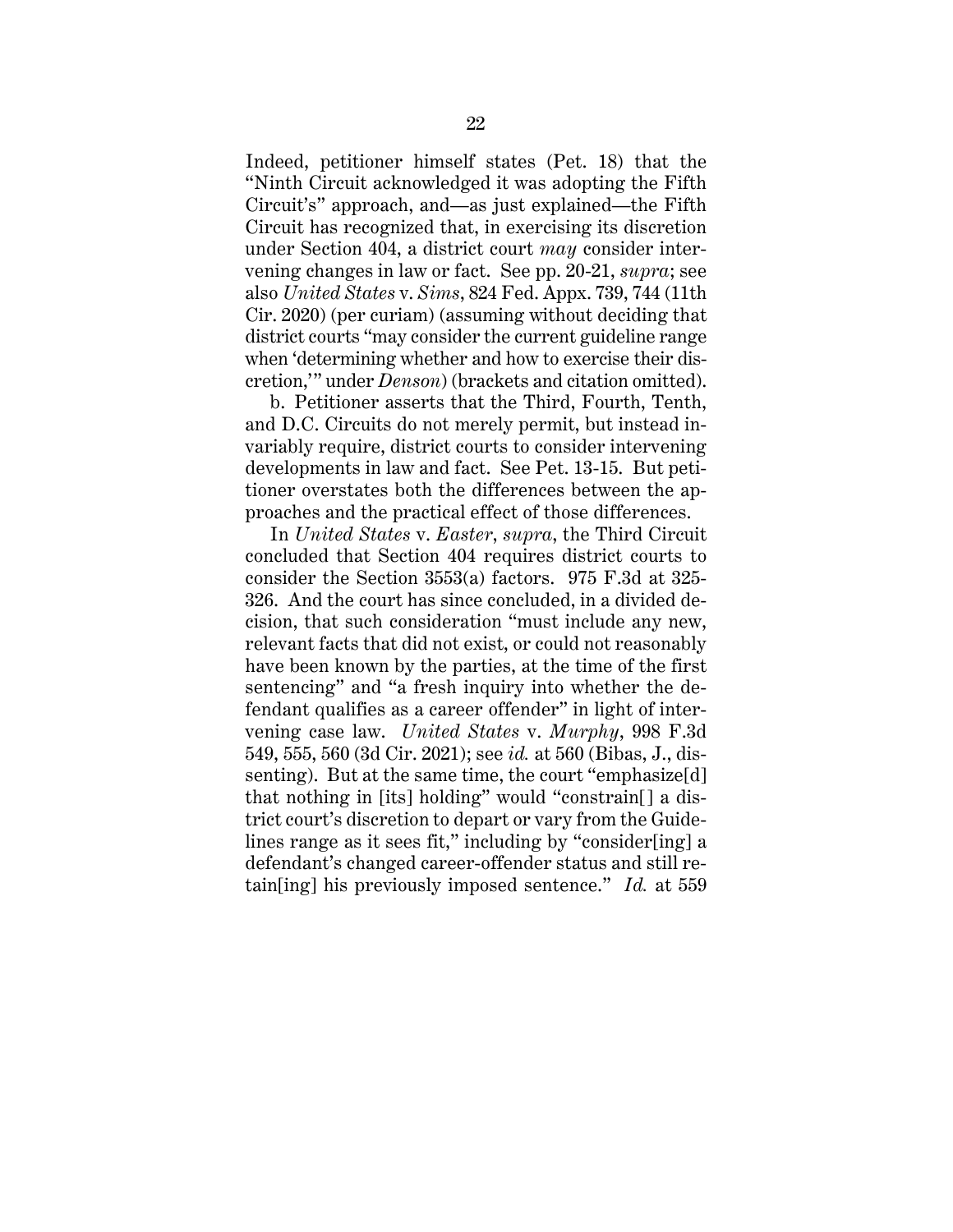(majority opinion). Given that no court of appeals categorically precludes a district court from consulting intervening changes in law or fact, the practical effect of the Third Circuit's decision on offenders who might seek a Section 404 reduction at this point (two-and-ahalf years after such reductions became available) may be limited.

In *United States* v. *Chambers*, 956 F.3d 667 (2020), the Fourth Circuit concluded that a district court erred by declining to apply intervening case law, which had been declared retroactive, concerning the defendant's career-offender designation in considering a sentence reduction under Section 404. *Id.* at 668. And in *United States* v. *Lancaster*, *supra*, the court held that "[t]o determine the sentence that the court would have imposed under the Fair Sentencing Act," a district court "must engage in a brief analysis that involves the recalculation of the Sentencing Guidelines in light of [any] 'intervening case law,' and a brief reconsideration of the factors set forth in 18 U.S.C. § 3553(a)." 997 F.3d at 175 (citations omitted). Nevertheless, the Fourth Circuit stated only that the district court "can," not must, "take into account a defendant's conduct after initial sentencing." *Ibid.* It also emphasized that its interpretation of Section 404 "nonetheless leaves the court with much discretion," including the discretion to deny any relief if the court determines that the "sentence it would have imposed under the Fair Sentencing Act in light of intervening circumstances \* \* \* would not be reduced." *Ibid.*

Recent Tenth and D.C. Circuit decisions have intermingled permissive and mandatory language in describing the way in which district courts should approach intervening developments. Compare, *e.g.*, *United States*  v. *Brown*, 974 F.3d at 1139-1140 (stating that Section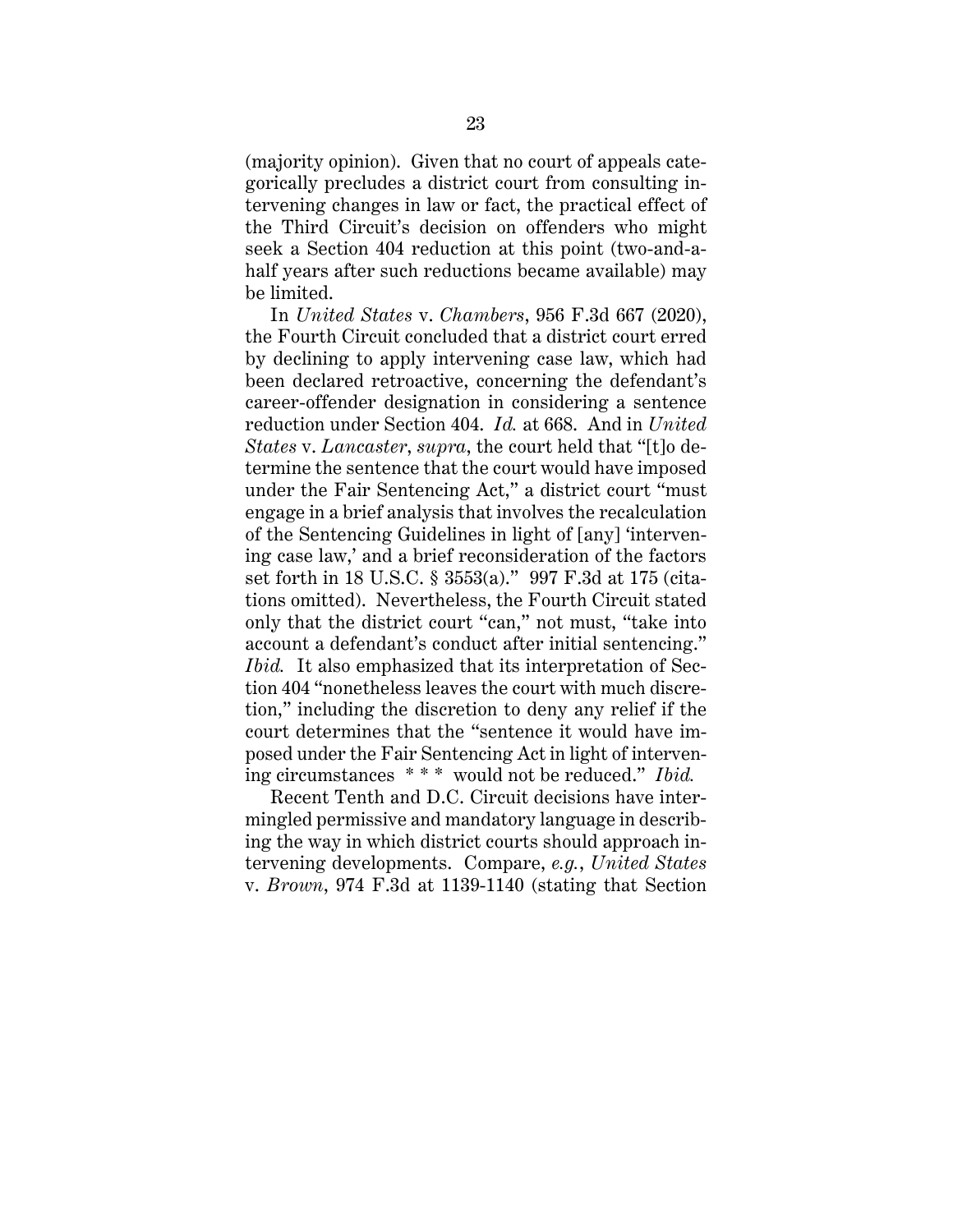404 "*allows* a district court to at least consider [the defendant's] claim that sentencing him as a career offender would be error given subsequent decisional law") (emphasis added), with *id.* at 1146 ("Upon remand, the district court *shall* consider [the defendant's] challenge to his career offender status in accordance with this opinion.") (emphasis added); compare also, *e.g.*, *United States* v. *White*, 984 F.3d 76, 90 (D.C. Cir. 2020) (agreeing with the Seventh Circuit that a district court "*may* consider all relevant factors when determining whether an eligible defendant merits relief under the First Step Act") (emphasis added) (quoting *Hudson*, 967 F.3d at 611), with *id.* at 93 ("[T]he court *must* do this on remand.") (emphasis added); see *United States* v. *Crooks*, 997 F.3d 1273, 1278 (10th Cir. 2021) ("The district court should have recalculated the guidelines range."); see also *United States* v. *Lawrence*, 1 F.4th 40, 43-44 (D.C. Cir. 2021) ("[T]he district court must consider 'all relevant factors[,]' including  $***$  potentially  $***$  'new statutory minimum or maximum penalties; current Guidelines; post-sentencing conduct; and other relevant information about a defendant's history and conduct.'") (citation omitted). Either circuit could follow the trend of tightening up, refining, or reconciling statements in prior opinions on those points. See *Wisniewski* v. *United States*, 353 U.S. 901, 902 (1957) (per curiam) ("It is primarily the task of a Court of Appeals to reconcile its internal difficulties."). And, again, where no circuit categorically precludes consideration of all legal and factual developments, the significance of these circuits' decisions is also yet to be determined.

In sum, "[a]lthough the case law is still evolving, it appears that most circuits generally permit, but [do] not require," consideration of intervening legal and factual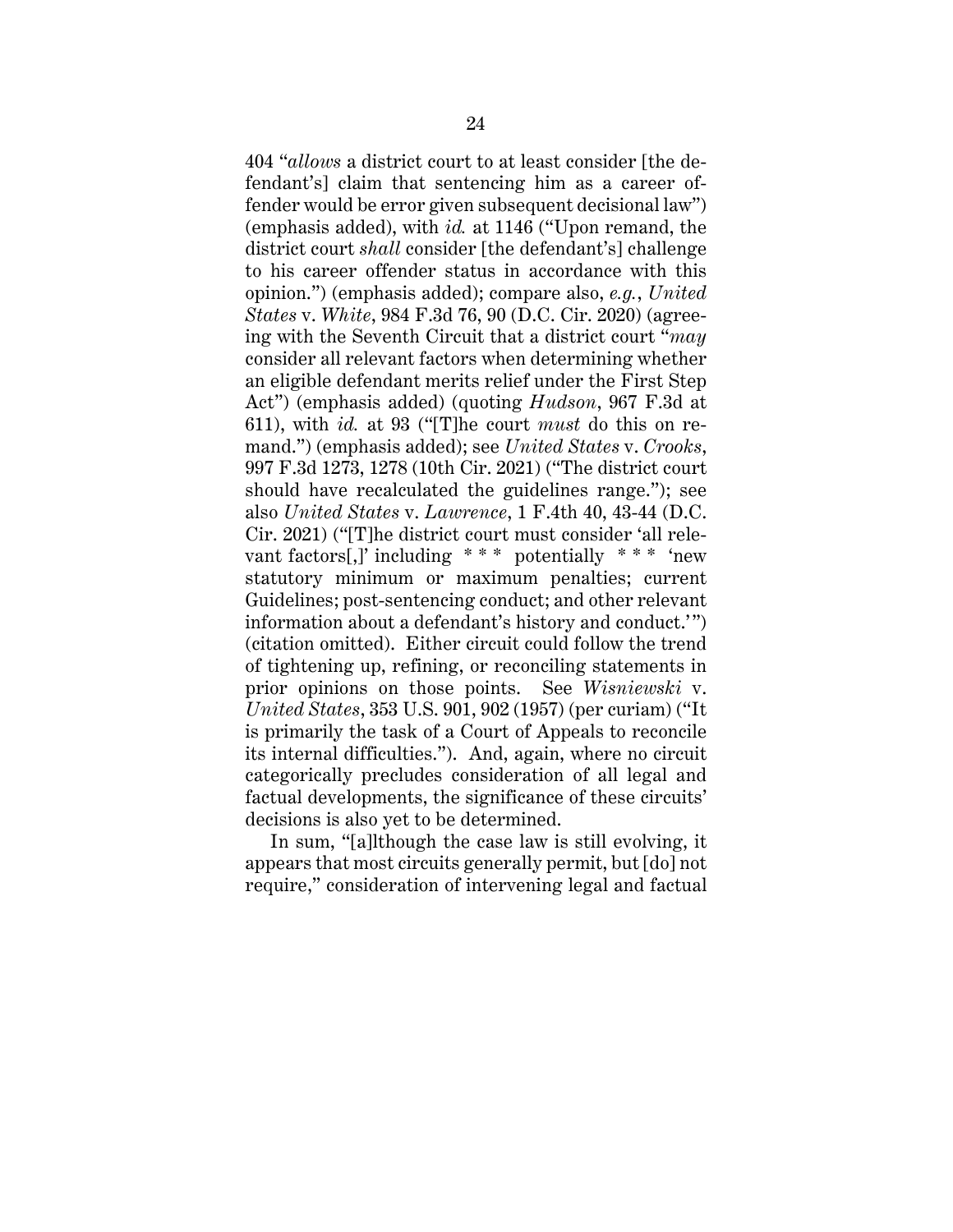developments "in evaluating a First Step Act motion, insofar as the information relates to § 3553(a) factors." *Robinson*, 980 F.3d at 465 (emphases omitted); see *Fowowe*, 1 F.4th at 531 (noting the "growing consensus that a district court is not required to apply intervening judicial decisions"). And because a Section 404 sentence reduction is discretionary, see First Step Act § 404(b)- (c), 132 Stat. 5222, different approaches may not have a substantial practical effect. Accordingly, this Court's intervention is unwarranted.

4. Finally, even if the question presented otherwise warranted review, this case would be a poor vehicle in which to address it. Petitioner argues (Pet. 22) that his case is a superior vehicle to those in which the Court has previously declined further review, because the question presented in his petition "is broad enough to encompass the disagreement among all courts of appeals" regarding the scope of Section 404 proceedings as to both legal and factual developments. But while petitioner's question presented may be sufficiently broad to cover both legal and factual developments, it is not clear that either aspect of the question is squarely implicated here.

As for factual developments, the parties agreed in the district court that post-sentencing factual developments could be considered in resolving petitioner's Section 404 motion. See pp. 7-8, *supra*. The district court then determined that petitioner's sentence was "fair and just" when it was imposed *and* "remains so today." Pet. App. 72a. And even the dissenting judge in the court of appeals identified "no ground for finding error on th[at] score of the case" even assuming that consideration of "subsequent factual developments" is "obligatory." *Id.* at 61a.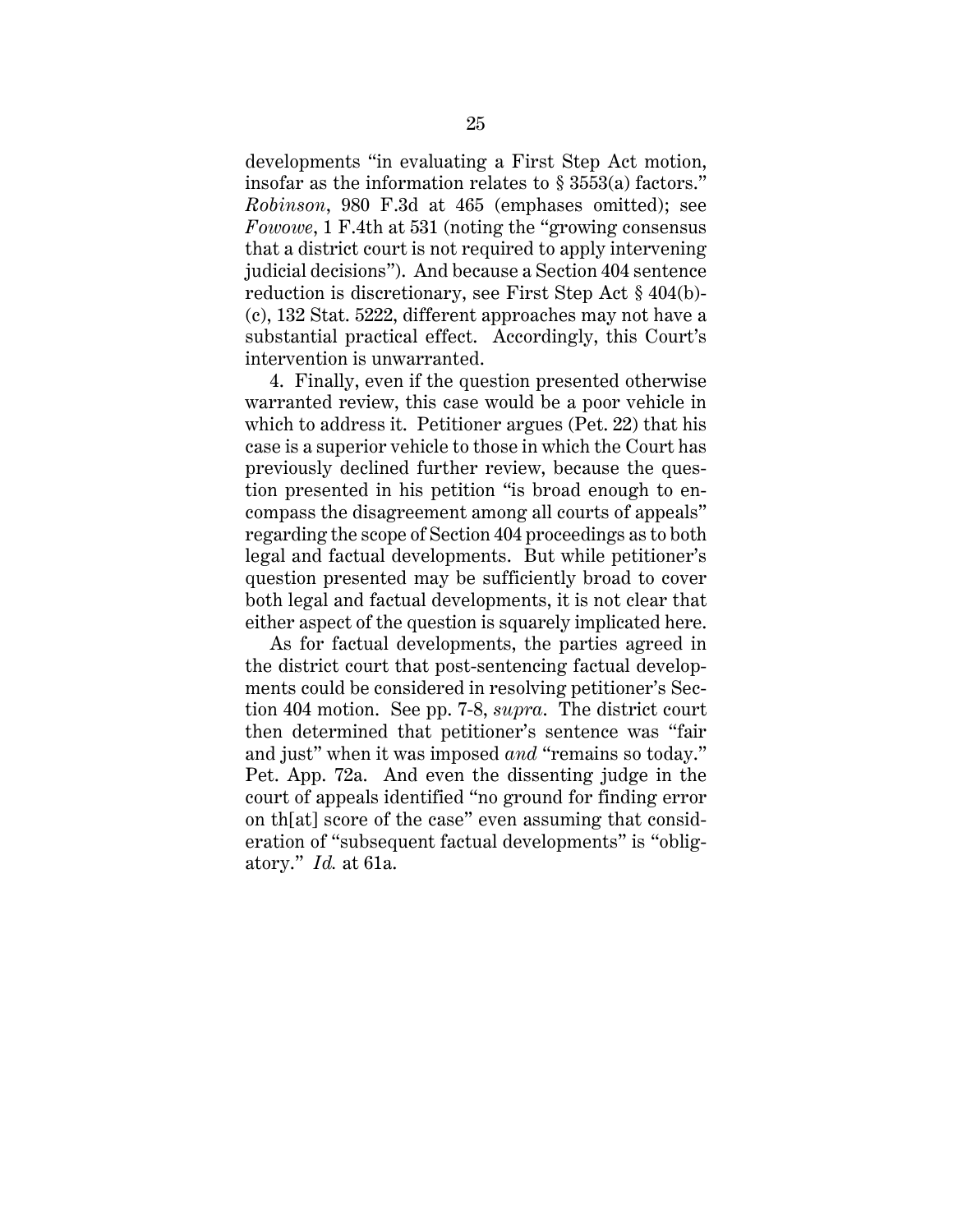As for intervening legal developments, it is unlikely that adopting petitioner's preferred view of the statute would alter the outcome here. Petitioner's argument that he would no longer qualify as a career offender under Sentencing Guidelines § 4B1.1 turns on whether his Massachusetts convictions for armed carjacking, armed robbery, and assault and battery with a dangerous weapon continue to qualify as convictions for "crime[s] of violence" after the Sentencing Commission amended the definition in 2018. See Pet. App. 72a. Because petitioner does not challenge that a prior Massachusetts drug conviction qualifies as a predicate conviction, see PSR ¶ 56, petitioner would remain a career offender if any one of the challenged convictions continues to qualify as a "crime of violence." See Sentencing Guidelines § 4B1.1(a) (requiring "at least two prior felony convictions of either a crime of violence or a controlled substance offense").

As the district court explained, answering that question would "require identifying and tracking down *Shephard* documents," Pet. App. 77a n.1 (citation omitted), to determine whether petitioner was convicted of a form of those crimes that "has an element the use, attempted use, or threatened use of physical force against the person of another" or otherwise qualifies as a crime of violence under the current definition, Sentencing Guidelines § 4B1.2(a)(1); see, *e.g.*, *United States* v. *Tavares*, 843 F.3d 1, 13 (1st Cir. 2016) (determining that Massachusetts assault and battery with a deadly weapon is a divisible and that one form of the offense qualifies as a crime of violence under the elements clause). Petitioner did not make such a showing when he raised the issue in his reply brief before the district court. It is therefore far from clear that petitioner